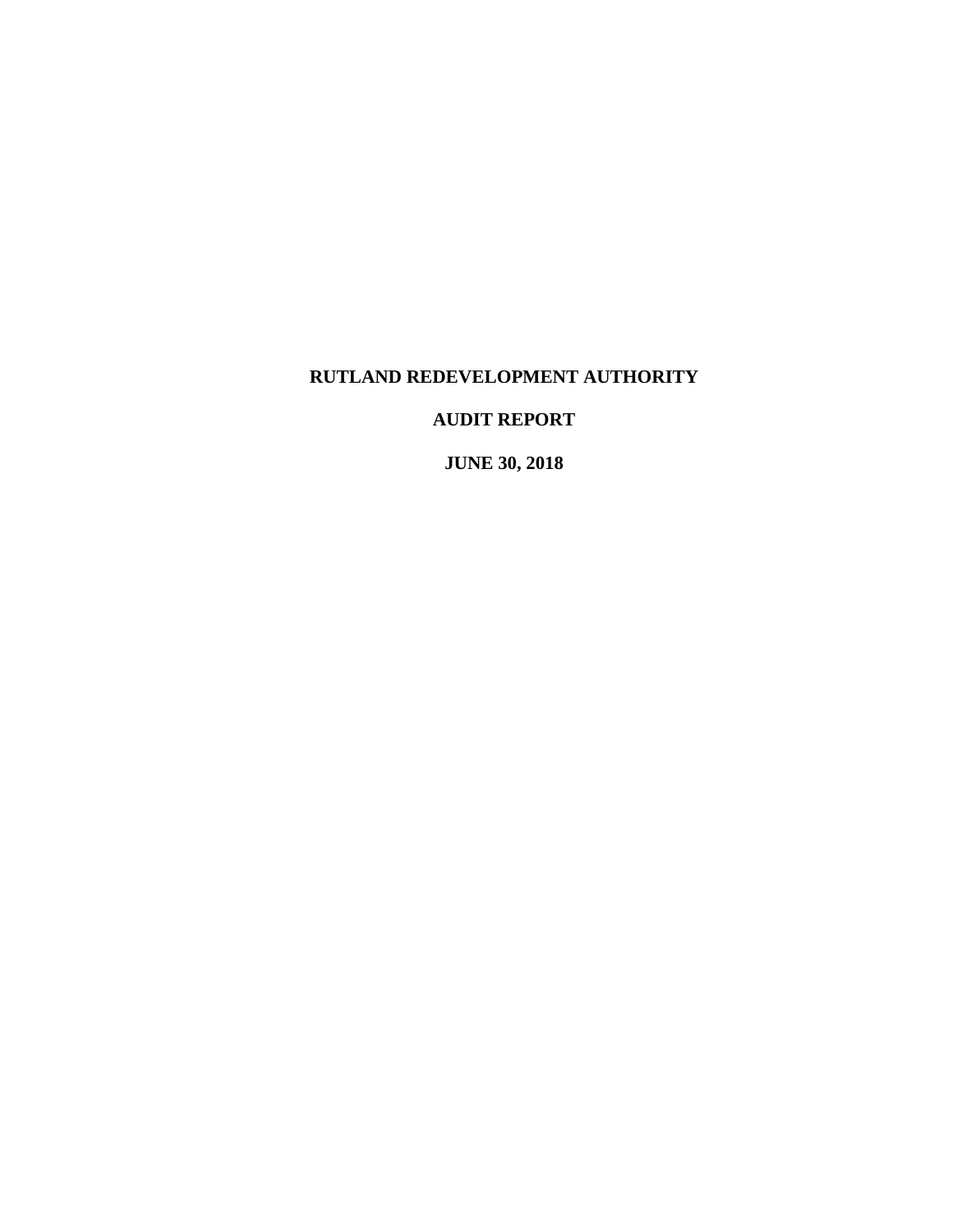# RUTLAND REDEVELOPMENT AUTHORITY AUDIT REPORT TABLE OF CONTENTS JUNE 30, 2018

|                                                                                                                                                                            |            | Page $#$  |
|----------------------------------------------------------------------------------------------------------------------------------------------------------------------------|------------|-----------|
| <b>Independent Auditor's Report</b>                                                                                                                                        |            | $1-3$     |
| Management's Discussion and Analysis                                                                                                                                       |            | $4 - 6$   |
| <b>Basic Financial Statements:</b>                                                                                                                                         |            |           |
| <b>Statement of Net Position</b>                                                                                                                                           | Exhibit A  | 7         |
| <b>Statement of Activities</b>                                                                                                                                             | Exhibit B  | 8         |
| <b>Governmental Funds:</b>                                                                                                                                                 |            |           |
| <b>Balance Sheet</b>                                                                                                                                                       | Exhibit C  | 9         |
| Statement of Revenues, Expenditures and<br><b>Changes in Fund Balances</b>                                                                                                 | Exhibit D  | 10        |
| Notes to the Financial Statements                                                                                                                                          |            | $11 - 18$ |
| Other Information:                                                                                                                                                         |            |           |
| Statement of Revenues, Expenditures and Changes<br>in Fund Balance - Budget and Actual - General Fund                                                                      | Schedule 1 | 19        |
| Independent Auditor's Report on Internal Control Over<br>Financial Reporting and on Compliance and Other Matters<br>Based on an Audit of Financial Statements Performed in |            |           |
| Accordance with "Government Auditing Standards"                                                                                                                            |            | $20 - 21$ |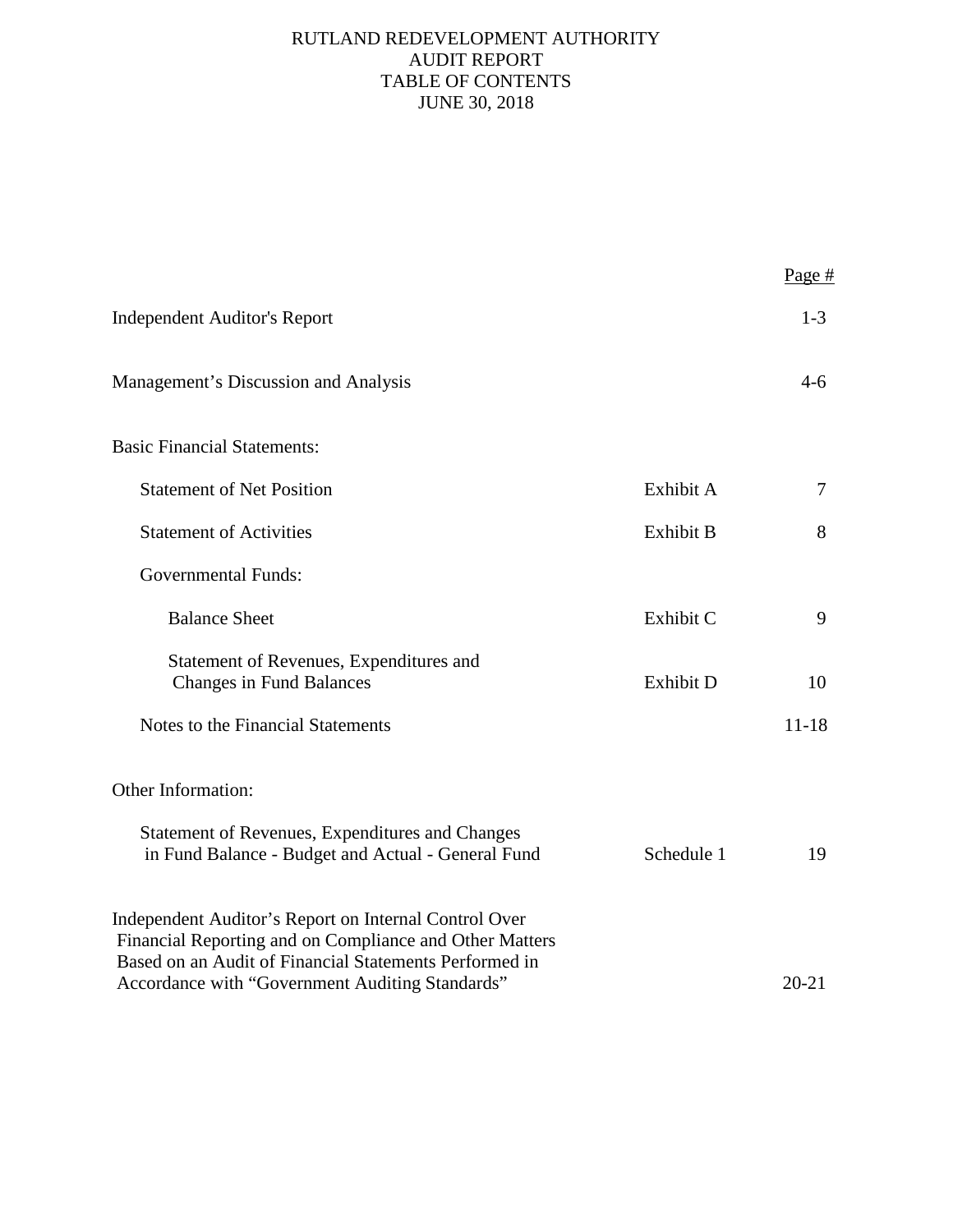

**77 Barre Street** P.O. Box 947 Montpelier, VT 05601 802/223-2352 www.sullivanpowers.com

Fred Duplessis, CPA Richard J. Brigham, CPA Chad A. Hewitt, CPA Wendy C. Gilwee, CPA VT Lic. #92-000180

#### Independent Auditor's Report

Board of Commissioners Rutland Redevelopment Authority 1 Strong Avenue Rutland, Vermont 05701

#### *Report on the Financial Statements*

We have audited the accompanying financial statements of the governmental activities and each major fund of the Rutland Redevelopment Authority, a component unit of the City of Rutland, Vermont, as of and for the year ended June 30, 2018, and the related notes to the financial statements, which collectively comprise the Rutland Redevelopment Authority's basic financial statements as listed in the Table of Contents.

#### *Management's Responsibility for the Financial Statements*

Management is responsible for the preparation and fair presentation of these financial statements in accordance with accounting principles generally accepted in the United States of America; this includes the design, implementation, and maintenance of internal control relevant to the preparation and fair presentation of financial statements that are free from material misstatement, whether due to fraud or error.

#### *Auditor's Responsibility*

Our responsibility is to express opinions on these financial statements based on our audit. We conducted our audit in accordance with auditing standards generally accepted in the United States of America and the standards applicable to financial audits contained in "Government Auditing Standards", issued by the Comptroller General of the United States. Those standards require that we plan and perform the audit to obtain reasonable assurance about whether the financial statements are free from material misstatement.

An audit involves performing procedures to obtain audit evidence about the amounts and disclosures in the financial statements. The procedures selected depend on the auditor's judgment, including the assessment of the risks of material misstatement of the financial statements, whether due to fraud or error. In making those risk assessments, the auditor considers internal control relevant to the Authority's preparation and fair presentation of the financial statements in order to design audit procedures that are appropriate in the circumstances, but not for the purpose of expressing an opinion on the effectiveness of the Authority's internal control. Accordingly, we express no such opinion. An audit also includes evaluating the appropriateness of accounting policies used and the reasonableness of significant accounting estimates made by management, as well as evaluating the overall presentation of the financial statements.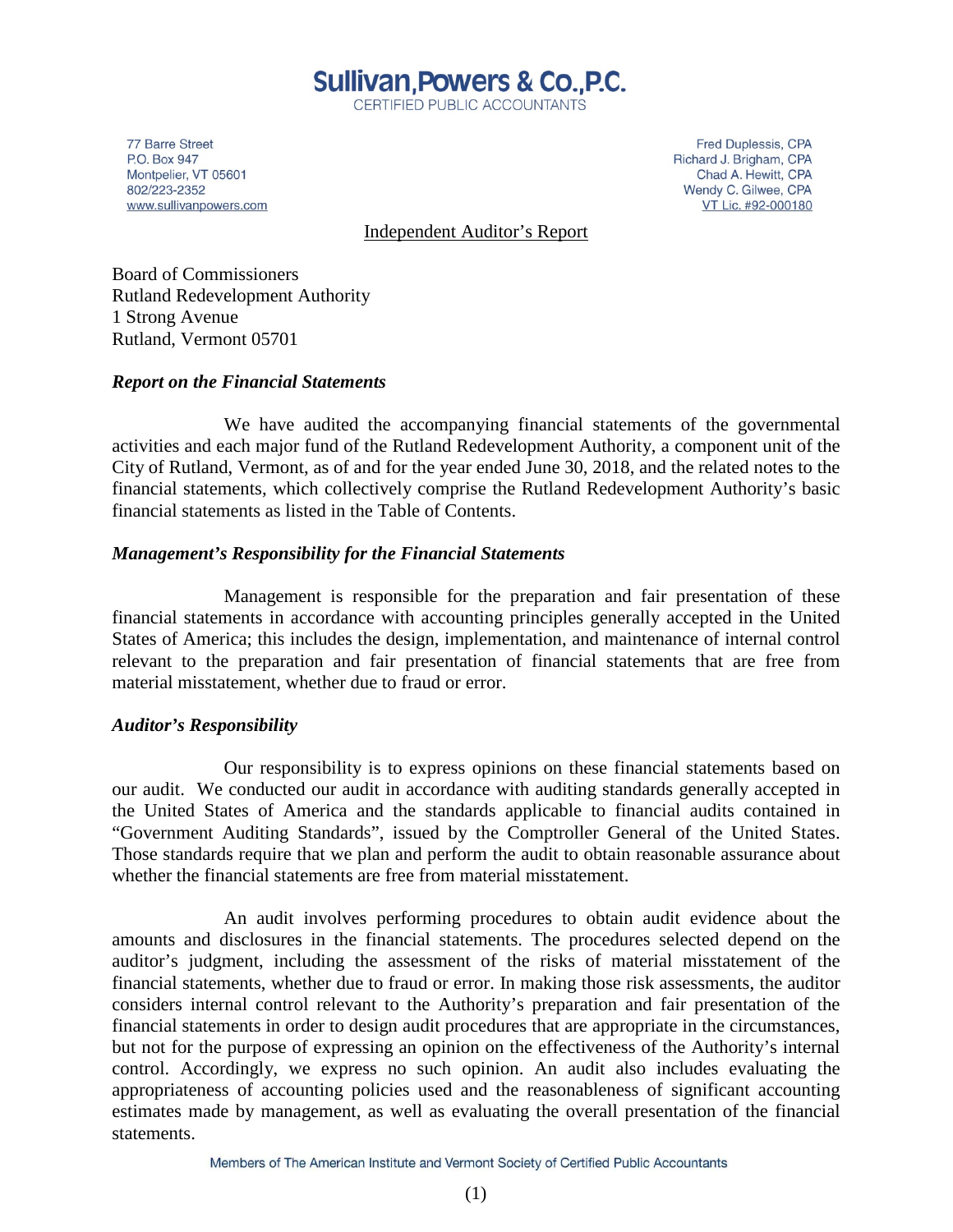Rutland Redevelopment Authority

We believe that the audit evidence we have obtained is sufficient and appropriate to provide a basis for our audit opinions.

#### *Opinion*

In our opinion, the financial statements referred to previously present fairly, in all material respects, the respective financial position of the governmental activities and each major fund of the Rutland Redevelopment Authority as of June 30, 2018, and the respective changes in financial position thereof for the year then ended in accordance with accounting principles generally accepted in the United States of America.

#### *Other Matters*

#### *Required Supplementary Information*

Accounting principles generally accepted in the United States of America require that the management's discussion and analysis on pages 4 through 6 be presented to supplement the basic financial statements. Such information, although not a part of the basic financial statements, is required by the Governmental Accounting Standards Board, who considers it to be an essential part of financial reporting for placing the basic financial statements in an appropriate operational, economic, or historical context. We have applied certain limited procedures to the required supplementary information in accordance with auditing standards generally accepted in the United States of America, which consisted of inquiries of management about the methods of preparing the information and comparing the information for consistency with management's responses to our inquiries, the basic financial statements, and other knowledge we obtained during our audit of the basic financial statements. We do not express an opinion or provide any assurance on the information because the limited procedures do not provide us with sufficient evidence to express an opinion or provide any assurance.

#### *Other Information*

Our audit was conducted for the purpose of forming opinions on the financial statements that collectively comprise the Rutland Redevelopment Authority's basic financial statements. The budgetary comparison information on Schedule 1 is presented for purposes of additional analysis and is not a required part of the basic financial statements. This schedule has not been subjected to the auditing procedures applied in the audit of the basic financial statements and, accordingly, we do not express an opinion or provide any assurance on it.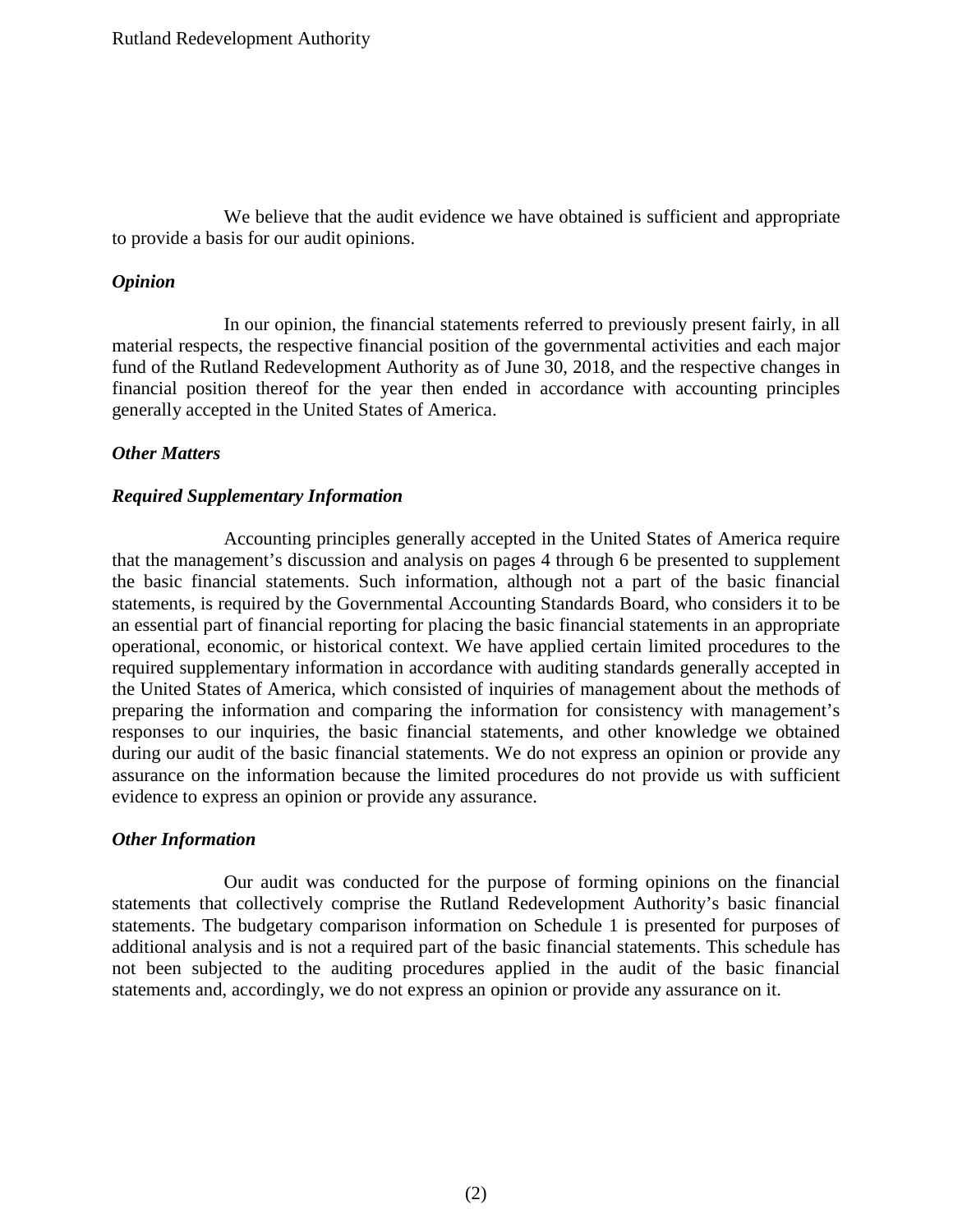Rutland Redevelopment Authority

#### *Other Reporting Required by "Government Auditing Standards"*

In accordance with "Government Auditing Standards", we have also issued our report dated March 28, 2019 on our consideration of the Rutland Redevelopment Authority's internal control over financial reporting and on our tests of its compliance with certain provisions of laws, regulations, contracts and grant agreements and other matters. The purpose of that report is to describe the scope of our testing of internal control over financial reporting and compliance and the results of that testing, and not to provide an opinion on the internal control over financial reporting or on compliance. That report is an integral part of an audit performed in accordance with "Government Auditing Standards" in considering the Rutland Redevelopment Authority's internal control over financial reporting and compliance.

March 28, 2019 Montpelier, Vermont VT Lic. #92-000180

Sullivan, Powers : Company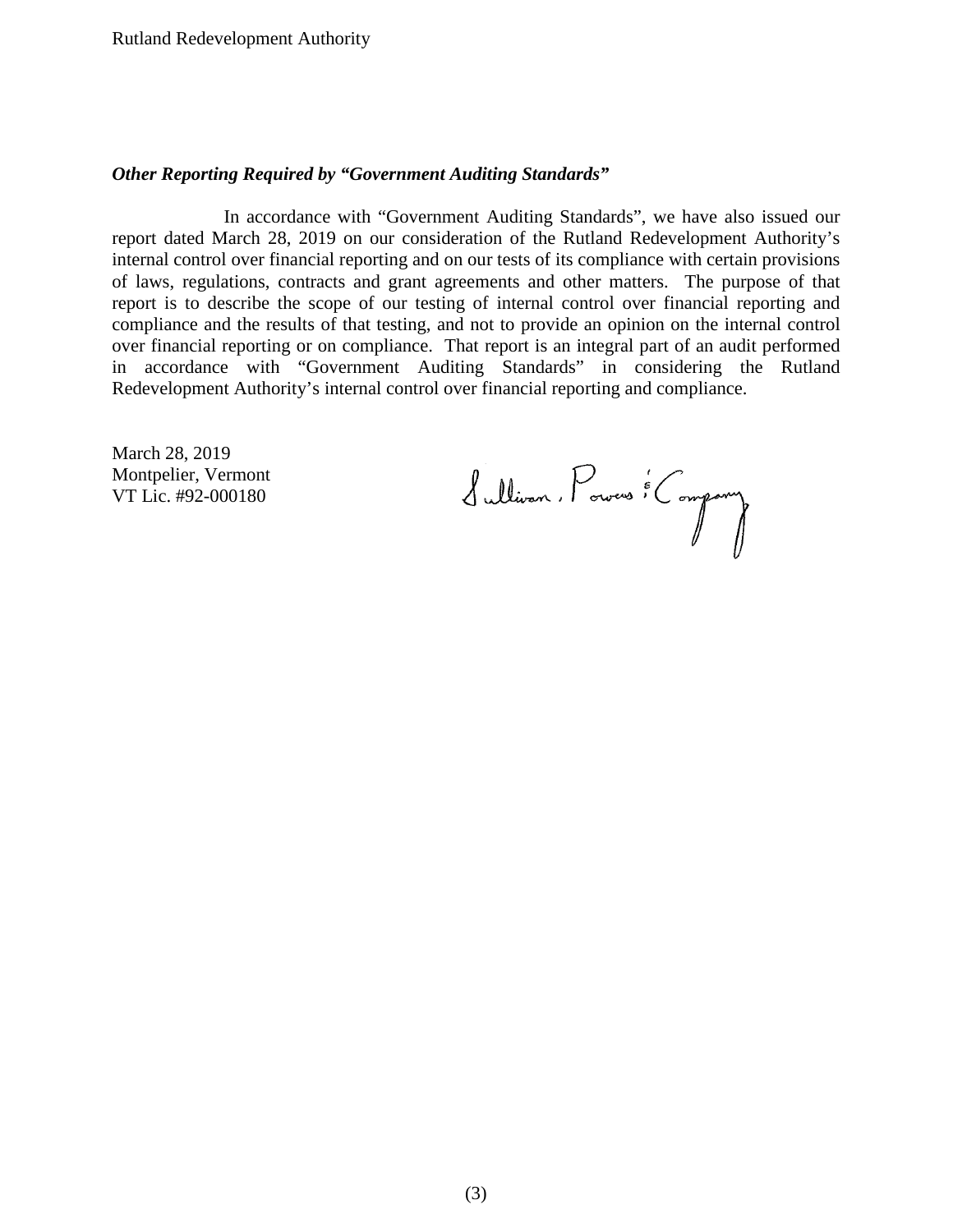#### **RUTLAND REDEVELOPMENT AUTHORITY MANAGEMENT'S DISCUSSION AND ANALYSIS FISCAL YEAR ENDED JUNE 30, 2018**

Presented here is the Management Discussion & Analysis Report for the Rutland Redevelopment Authority (hereafter, the Authority), a component unit of the City of Rutland, Vermont for the fiscal year ended June 30, 2018. Responsibility for both the accuracy of the data, and the completeness and fairness of this presentation, including all disclosures, rests with management. To the best of our knowledge and belief, the data contained herein is accurate in all material respects. This data is reported in a manner designed to fairly present the Authority's financial position. All disclosures necessary to enable the reader to gain an accurate understanding of the Authority's financial activities have been included.

The Authority is responsible for establishing an accounting and internal control structure designed to ensure that the physical, data, informational, intellectual, and human resource assets of the Authority are protected from loss, theft, and misuse, and to ensure that adequate accounting information is maintained and reported in conformity with generally accepted accounting principles (GAAP). Management also strives to ensure that these assets are put to good and effective use. The internal control structure is designed to provide reasonable assurances that these objectives are attained.

#### **Overview of the Financial Statements**

The financial statements presented herein include all of the activities of the Authority using the integrated approach as prescribed by GASB Statement 34. Additionally, the Rutland Redevelopment Authority is shown on the City Rutland government-wide financial statements as a component unit of the City. The Authority is not shown on the fund financial statements of the City, as it is not a primary City government operation.

#### *Government-Wide Financial Statements*

The statement of net position presents information on all of the Authority's assets and deferred outflows of resources versus liabilities and deferred inflows of resources with the difference reported as net position. Over time, increases and decreases in net position may serve as a useful indicator of whether the financial position of the Authority is improving or deteriorating.

The statement of activities presents information showing how the net position changed during the most recent fiscal year. All of the current year's revenue and expenses are taken into account regardless of when cash is received or paid.

#### *Fund Financial Statements*

A fund is a grouping of related accounts that is used to maintain control over resources that have been segregated for specific activities or objectives. The Authority uses fund accounting to ensure and demonstrate compliance with finance-related legal requirements. The only fund type utilized by the Authority at this time is governmental funds.

Governmental funds are used to account for essentially the same functions reported as governmental activities in the government-wide financial statements. However; unlike the government-wide financial statements, governmental fund financial statements focus on current period inflows and outflows of spendable resources, as well as spendable resources available at the end of the fiscal year. Such information may be useful in evaluating the Authority's near-term financing requirements.

The RRA Board adopts an annual appropriation budget and sets a tax rate on the Special Benefits District properties of the City of Rutland. A budgetary comparison has been provided for the Authority using the approved budget to demonstrate compliance with the budget.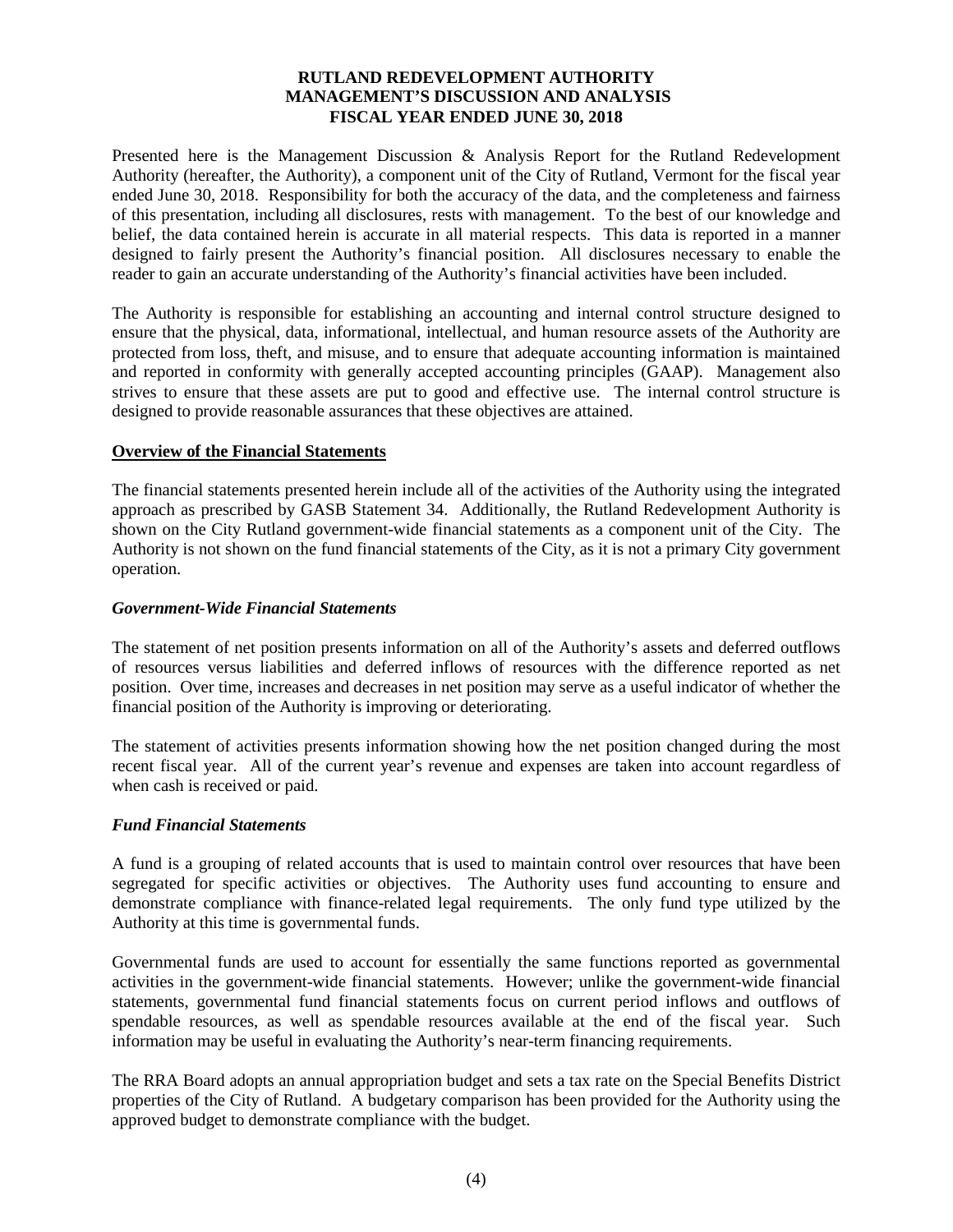#### *Notes to the Basic Financial Statements*

The notes provide additional information that is essential to a full understanding of the data provided in the government-wide and fund financial statements.

#### **Government-Wide Financial Analysis**

Statement of Net Position – The only difference between the governmental fund balance sheet of the Authority and the government-wide Statement of Net Position is the \$10,000 deferred outflows of resources in the Governmental Funds.

Statements of Activities– The only difference between the governmental fund statement of revenues, expenditures and changes in fund balance of the Authority and the government-wide Statement of Activities is the \$10,000 loan treated as an expenditure in the governmental funds.

#### **Comparative Analysis**

The Authority experienced a decrease in the net position from 2017 to 2018. This is due to fiscal year 2018 expenditures exceeding the budgeted appropriations. These over-expenditures were funded by business development and capital project fund balances utilized to support projects, including, the Center Street Marketplace and Strongs Avenue improvements.

#### *Net Position as of June 30, 2018 and 2017 are as follows:*

#### **Statement of Net Position**

|                               | 2018 |          | 2017          |  |
|-------------------------------|------|----------|---------------|--|
| Current and Other Assets      | \$   | 177,975  | \$<br>253,242 |  |
| Loan Receivable               |      | 10,000   | $\theta$      |  |
| <b>Total Assets</b>           |      | 187,975  | 253,242       |  |
| Current and Other Liabilities |      | 76,331   | 65,623        |  |
| <b>Total Liabilities</b>      |      | 76,331   | 65,623        |  |
| Net Position:                 |      |          |               |  |
| Restricted                    |      | $\theta$ | 431           |  |
| Unrestricted                  |      | 111,644  | 187,188       |  |
| <b>Total Net Position</b>     | \$   | 111,644  | \$<br>187,619 |  |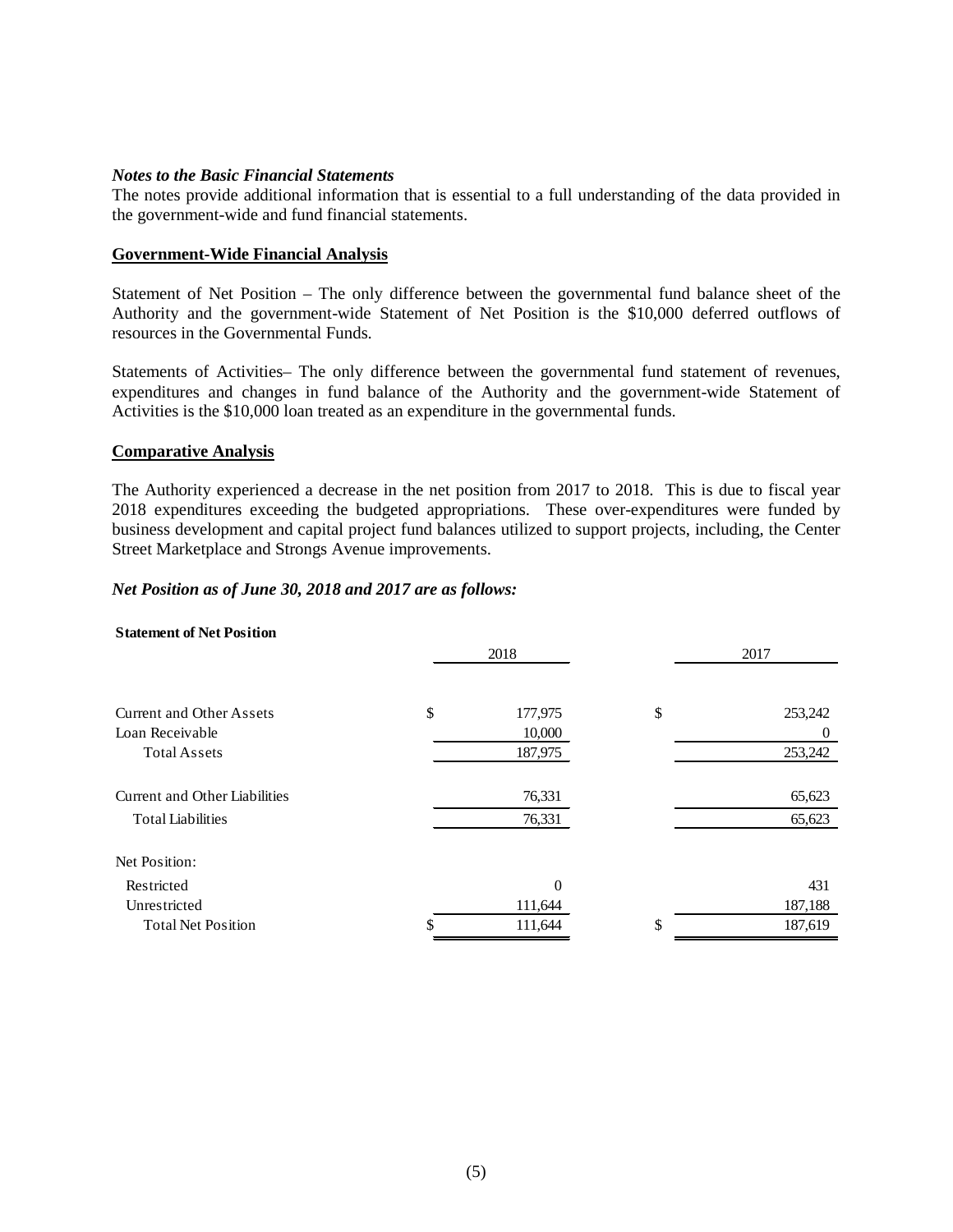|                                          | 2018          | 2017          |  |  |
|------------------------------------------|---------------|---------------|--|--|
| <b>Statement of Activities</b>           |               |               |  |  |
| Revenues:                                |               |               |  |  |
| Special Benefits District Property Taxes | \$<br>280,286 | \$<br>280,020 |  |  |
| <b>Charges for Services</b>              | 180,000       | 180,000       |  |  |
| Operating Grants and Contributions       | 6,500         | 12,000        |  |  |
| <b>Investment Earnings</b>               | 488           | 518           |  |  |
| Other Income                             | $\Omega$      | 2,500         |  |  |
| <b>Total Revenues</b>                    | 467,274       | 475,038       |  |  |
| Expenses:                                |               |               |  |  |
| Community Development                    | 543,249       | 511,068       |  |  |
| <b>Total Expenses</b>                    | 543,249       | 511,068       |  |  |
| Change in Net Position                   | (75, 975)     | (36,030)      |  |  |
| Net Position - Beginning of Year         | 187,619       | 223,649       |  |  |
| Net Position - End of Year               | \$<br>111,644 | \$<br>187,619 |  |  |

#### **Contacting the Authority's Financial Management**

This financial report is to provide our citizens and creditors with a general overview of the Rutland Redevelopment Authority's finances and to show accountability for the money it receives. If you have questions about this report or need to get additional information, contact the Rutland Redevelopment Authority at 802-775-2910 or its website: [www.rutlandvtbusiness.com](http://www.rutlandvtbusiness.com/)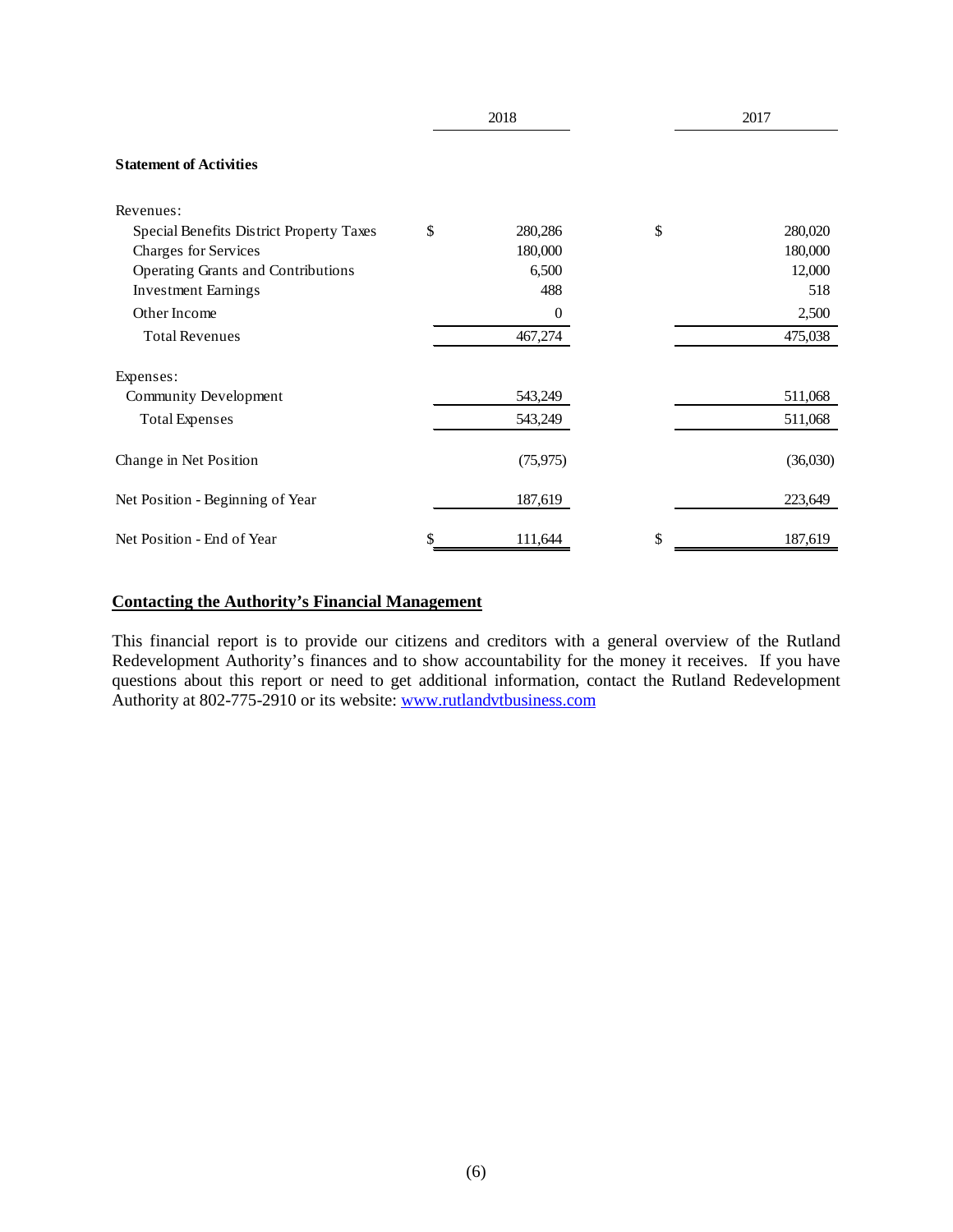# RUTLAND REDEVELOPMENT AUTHORITY STATEMENT OF NET POSITION JUNE 30, 2018

|                           | Governmental<br>Activities |         |  |  |
|---------------------------|----------------------------|---------|--|--|
| <b>ASSETS</b>             |                            |         |  |  |
| Cash                      | \$                         | 174,826 |  |  |
| Receivables               |                            | 3,149   |  |  |
| Loan Receivable           |                            | 10,000  |  |  |
| <b>Total Assets</b>       |                            | 187,975 |  |  |
| <b>LIABILITIES</b>        |                            |         |  |  |
| <b>Accounts Payable</b>   |                            | 2,618   |  |  |
| Due to City of Rutland    |                            | 73,713  |  |  |
| <b>Total Liabilities</b>  |                            | 76,331  |  |  |
| <b>NET POSITION</b>       |                            |         |  |  |
| Unrestricted              |                            | 111,644 |  |  |
| <b>Total Net Position</b> | \$                         | 111,644 |  |  |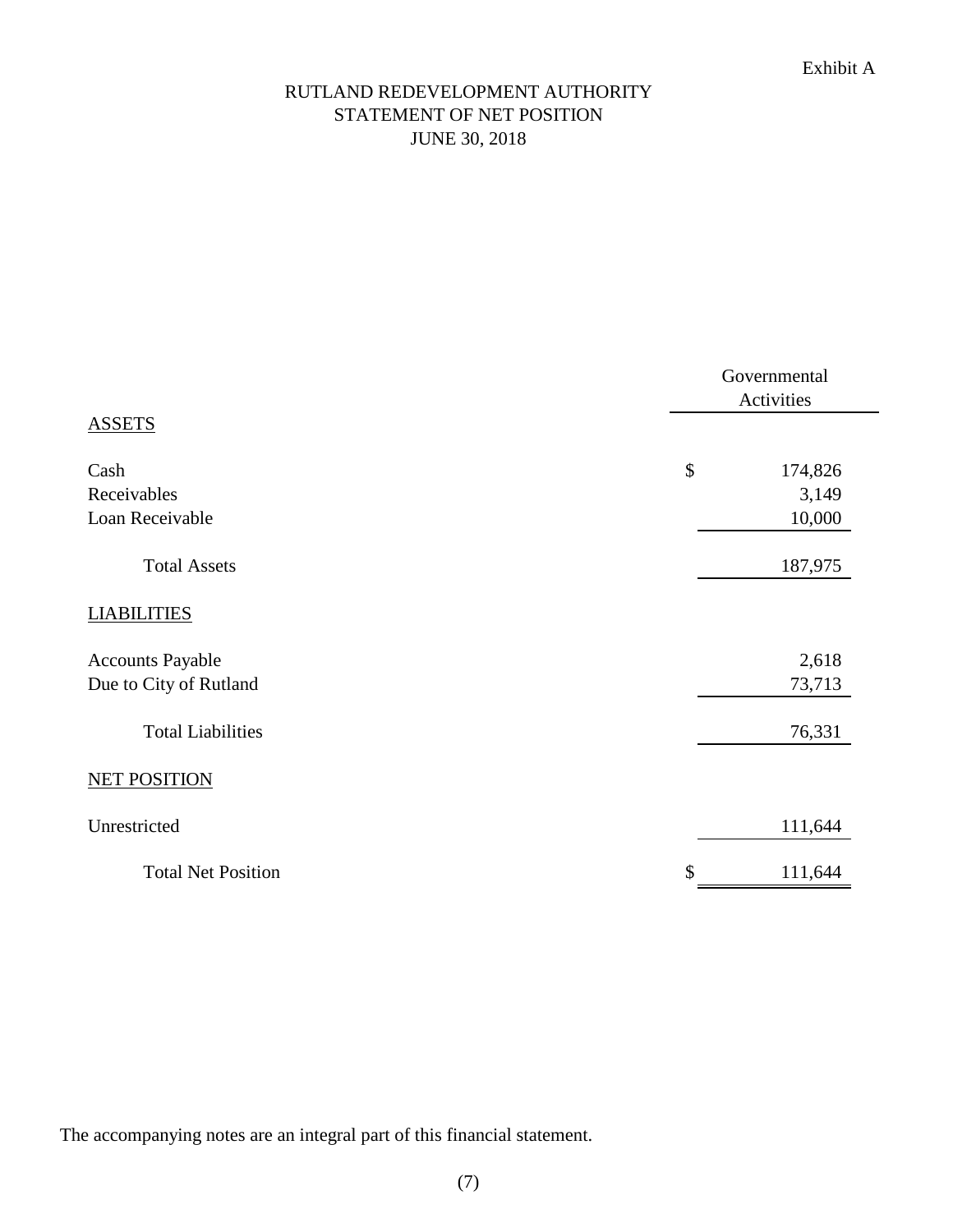#### RUTLAND REDEVELOPMENT AUTHORITY STATEMENT OF ACTIVITIES FOR THE YEAR ENDED JUNE 30, 2018

|                                                 |                                            |                                         |     | Program Revenues        |    |                                          |               | Net (Expense) Revenue and<br>Change in Net Position |
|-------------------------------------------------|--------------------------------------------|-----------------------------------------|-----|-------------------------|----|------------------------------------------|---------------|-----------------------------------------------------|
|                                                 |                                            | Expenses                                |     | Charges for<br>Services |    | Operating<br>Grants and<br>Contributions |               | Governmental<br>Activities                          |
| Functions/Programs:<br>Governmental Activities: |                                            |                                         |     |                         |    |                                          |               |                                                     |
| <b>Community Development</b>                    | \$                                         | 543,249                                 | \$  | 180,000                 | \$ | 6,500                                    | <sup>\$</sup> | (356,749)                                           |
| <b>Total Primary Government</b>                 | \$                                         | 543,249                                 | \$. | 180,000                 | S. | 6,500                                    |               | (356,749)                                           |
|                                                 | <b>General Revenues:</b><br>Property Taxes | <b>Unrestricted Investment Earnings</b> |     |                         |    |                                          |               | 280,286<br>488                                      |
|                                                 |                                            | <b>Total General Revenues</b>           |     |                         |    |                                          |               | 280,774                                             |
|                                                 | Change in Net Position                     |                                         |     |                         |    |                                          |               | (75, 975)                                           |
|                                                 | Net Position - July 1, 2017                |                                         |     |                         |    |                                          |               | 187,619                                             |
|                                                 | Net Position - June 30, 2018               |                                         |     |                         |    |                                          |               | 111,644                                             |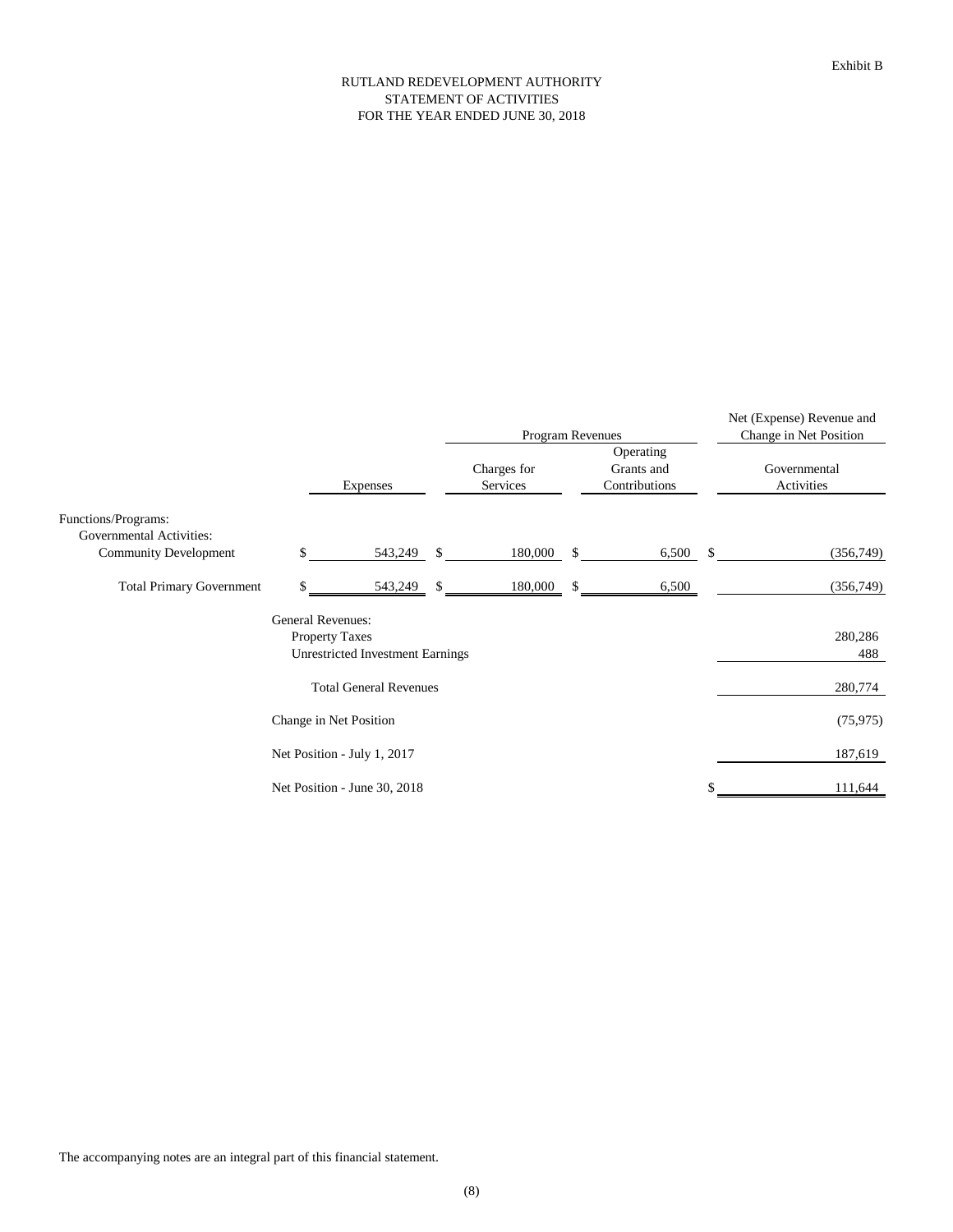## RUTLAND REDEVELOPMENT AUTHORITY BALANCE SHEET GOVERNMENTAL FUNDS JUNE 30, 2018

|                                      |    | General<br>Fund |    | <b>Business Incentive</b><br>and Assistance<br>Program<br>Fund | Total |         |
|--------------------------------------|----|-----------------|----|----------------------------------------------------------------|-------|---------|
| <b>ASSETS</b>                        |    |                 |    |                                                                |       |         |
| Cash                                 | \$ | 133,972         | \$ | 40,854                                                         | \$    | 174,826 |
| Receivables                          |    | 3,149           |    | $\boldsymbol{0}$                                               |       | 3,149   |
| Loans Receivable                     |    | $\mathbf{0}$    |    | 10,000                                                         |       | 10,000  |
| <b>Total Assets</b>                  | \$ | 137,121         | \$ | 50,854                                                         | \$    | 187,975 |
| <b>LIABILITIES AND FUND BALANCES</b> |    |                 |    |                                                                |       |         |
| Liabilities:                         |    |                 |    |                                                                |       |         |
| <b>Accounts Payable</b>              | \$ | 2,618           | \$ | $\Omega$                                                       | \$    | 2,618   |
| Due to City of Rutland               |    | 23,713          |    | 50,000                                                         |       | 73,713  |
| <b>Total Liabilities</b>             |    | 26,331          |    | 50,000                                                         |       | 76,331  |
| Deferred Inflows of Resources:       |    |                 |    |                                                                |       |         |
| Unavailable Loans Receivable         |    | $\overline{0}$  |    | 10,000                                                         |       | 10,000  |
| Fund Balances/(Deficit):             |    |                 |    |                                                                |       |         |
| Assigned                             |    | 97,615          |    | $\Omega$                                                       |       | 97,615  |
| Unassigned/(Deficit)                 |    | 13,175          |    | (9,146)                                                        |       | 4,029   |
| <b>Total Fund Balances/(Deficit)</b> |    | 110,790         |    | (9,146)                                                        |       | 101,644 |
| <b>Total Liabilities and</b>         |    |                 |    |                                                                |       |         |
| <b>Fund Balances</b>                 | \$ | 137,121         | \$ | 50,854                                                         |       |         |

Amounts Reported for Governmental Activities in the Statement of Net Position are Different Because:

| Loans Receivable are not Available to Pay for Current - Period Expenditures and, Therefore, are Deferred |         |
|----------------------------------------------------------------------------------------------------------|---------|
| in the Funds                                                                                             | 10,000  |
|                                                                                                          |         |
| Net Position of Governmental Activities                                                                  | 111,644 |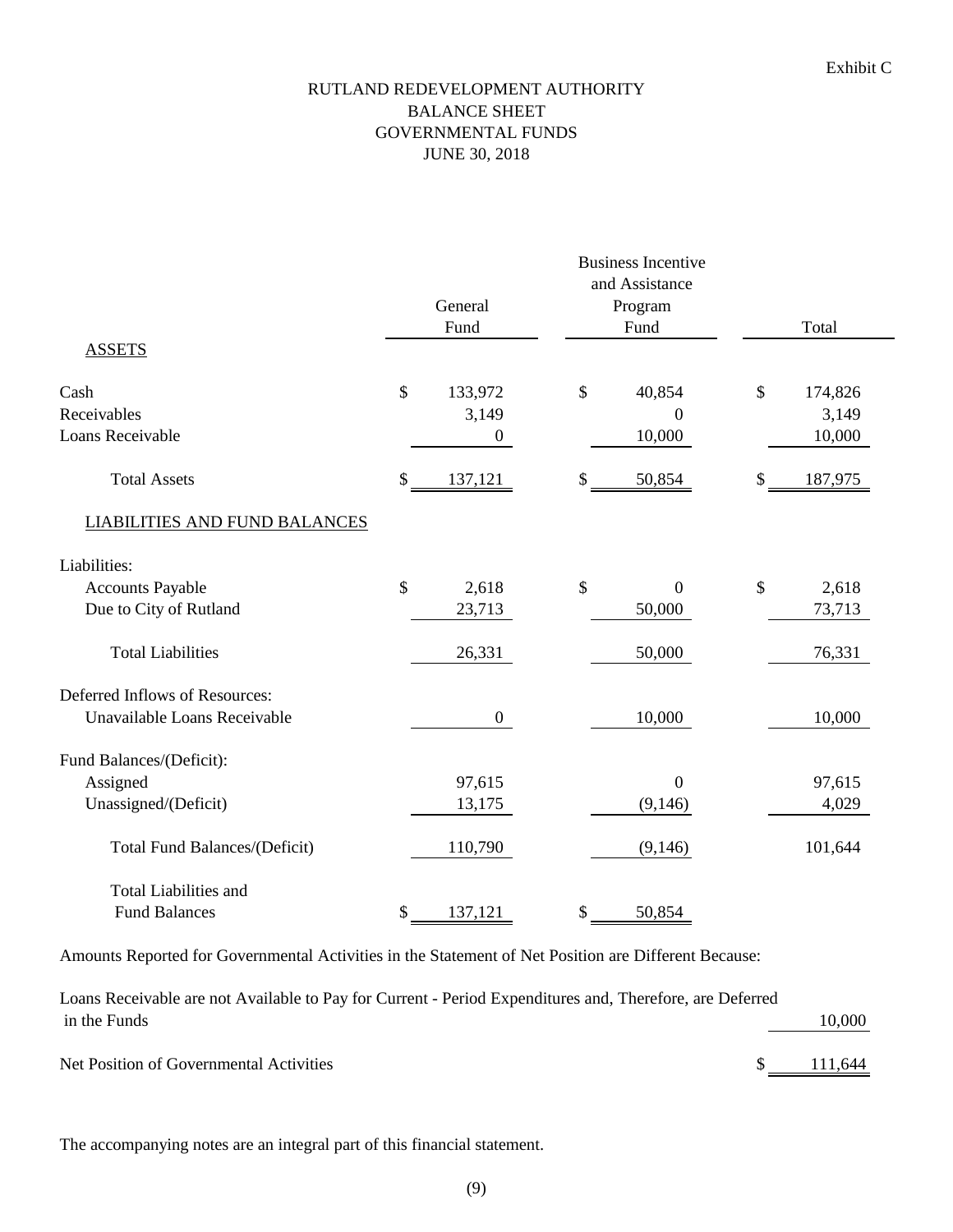#### RUTLAND REDEVELOPMENT AUTHORITY FOR THE YEAR ENDED JUNE 30, 2018 GOVERNMENTAL FUNDS STATEMENT OF REVENUES, EXPENDITURES AND CHANGES IN FUND BALANCES

|                                                                                                       | General<br>Fund | <b>Business Incentive</b><br>and Assistance<br>Program<br>Fund | Total           |
|-------------------------------------------------------------------------------------------------------|-----------------|----------------------------------------------------------------|-----------------|
| Revenues:                                                                                             |                 |                                                                |                 |
| <b>Property Taxes</b>                                                                                 | \$<br>280,286   | \$<br>$\Omega$                                                 | \$<br>280,286   |
| <b>Charges for Services</b>                                                                           | 186,500         | $\overline{0}$                                                 | 186,500         |
| <b>Investment Income</b>                                                                              | 65              | 423                                                            | 488             |
| <b>Total Revenues</b>                                                                                 | 466,851         | 423                                                            | 467,274         |
| Expenditures:                                                                                         |                 |                                                                |                 |
| <b>Community Development</b>                                                                          | 543,249         | 10,000                                                         | 553,249         |
| <b>Total Expenditures</b>                                                                             | 543,249         | 10,000                                                         | 553,249         |
| Net Change in Fund Balances                                                                           | (76, 398)       | (9,577)                                                        | (85,975)        |
| Fund Balances - July 1, 2017                                                                          | 187,188         | 431                                                            | 187,619         |
| Fund Balances/(Deficit) - June 30, 2018                                                               | 110,790         | \$<br>(9,146)                                                  | \$<br>101,644   |
| Amounts Reported for Governmental Activities in the Statement of Activities<br>are Different Because: |                 |                                                                |                 |
| Net Change in Fund Balances                                                                           |                 |                                                                | \$<br>(85,975)  |
| The Issuance of Loans Consumes Current Financial Resources of<br><b>Governmental Funds</b>            |                 |                                                                | 10,000          |
| Change in Net Position of Governmental Activities                                                     |                 |                                                                | \$<br>(75, 975) |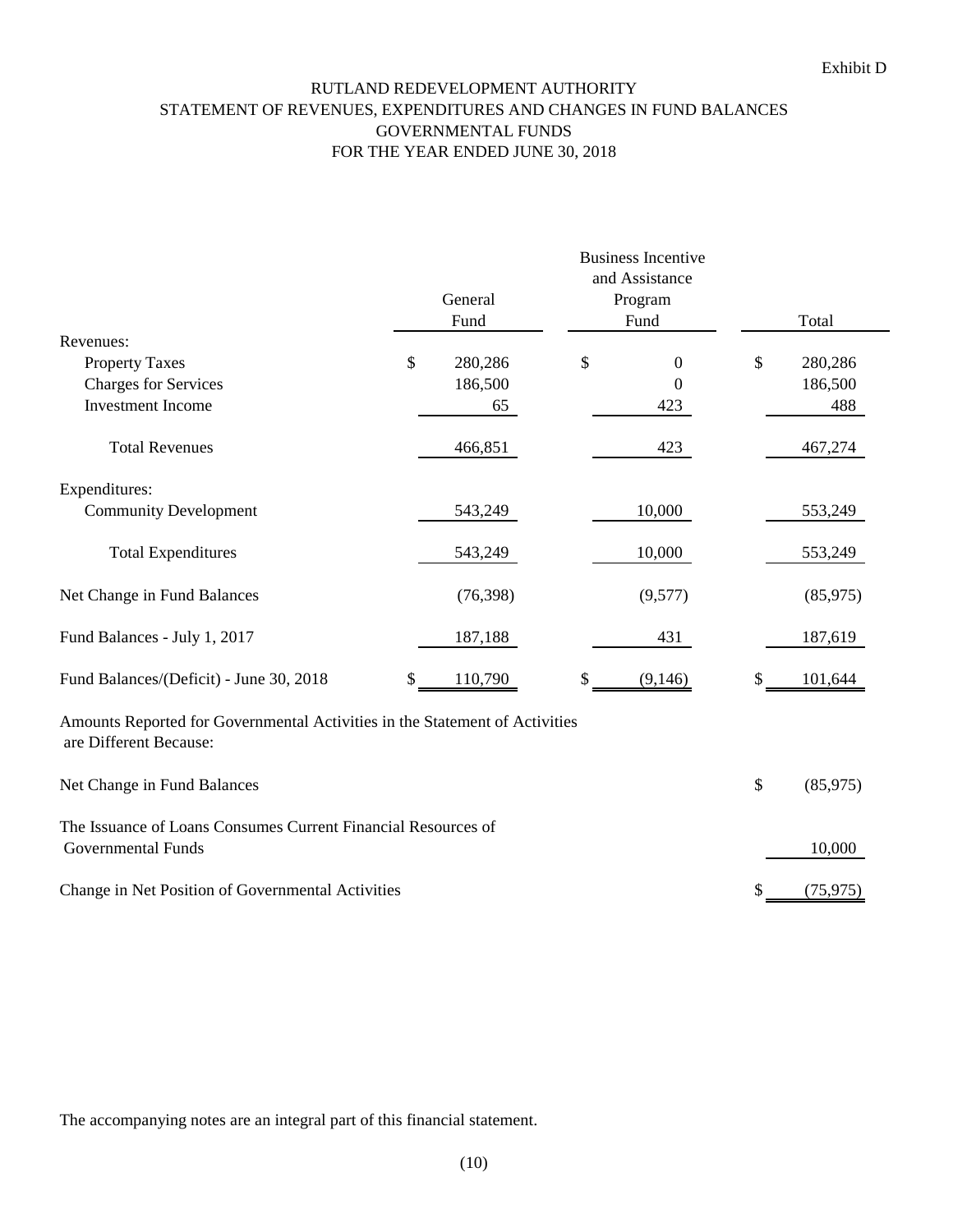The Rutland Redevelopment Authority, (herein the "Authority") is a special-purpose municipal corporation formed in 1989 to promote economic opportunity and planning within the City of Rutland, Vermont.

## **I. SUMMARY OF SIGNIFICANT ACCOUNTING POLICIES**

The accounting policies adopted by the Rutland Redevelopment Authority (the "Authority") conform to generally accepted accounting principles (GAAP) as applicable to governmental entities. The Governmental Accounting Standards Board (GASB) is the accepted standard-setting body for establishing accounting and financial reporting principles. The following is a summary of the more significant accounting policies employed in the preparation of these financial statements.

#### **A. The Financial Reporting Entity**

This report includes all of the activity of the Rutland Redevelopment Authority. The financial reporting entity consists of the primary government; organizations for which the primary government is financially accountable; and other organizations for which the nature and significance of their relationship with the primary government are such that their exclusion would cause the reporting entity's financial statements to be misleading or incomplete. Component units are legally separate organizations for which the elected officials of the primary government are financially accountable. The primary government is financially accountable if it appoints a voting majority of the organization's governing body and it is able to impose its will on that organization or there is a potential for the organization to provide specific financial benefits to, or impose specific financial burdens on the primary government. The primary government is financially accountable if an organization is fiscally dependent on and there is a potential for the organization to provide specific financial benefits to, or impose specific financial burdens on the primary government regardless of whether the organization has a separately elected governing board; a governing board appointed by a higher level of government; or a jointly appointed board. Based on these criteria, there are no other entities that should be combined with the financial statements of the Authority.

The Authority is a separate legal entity governed by a Board of Commissioners appointed by the City Mayor and Board of Aldermen. The Board of Commissioners has the authority to adopt, administer, and enforce ordinances relating to the power of eminent domain with the approval of the City's Board of Aldermen. It also has the primary accountability for its fiscal matters.

#### **B. Basis of Presentation**

The accounts of the Authority are organized and operated on the basis of fund accounting. A fund is an independent fiscal and accounting entity with a separate set of self-balancing accounts which comprise its assets, deferred outflows of resources, liabilities, deferred inflows of resources, fund equity, revenues, and expenditures or expenses, as appropriate. Government resources are allocated to and accounted for in individual funds based upon the purposes for which they are spent and the means by which spending activities are controlled.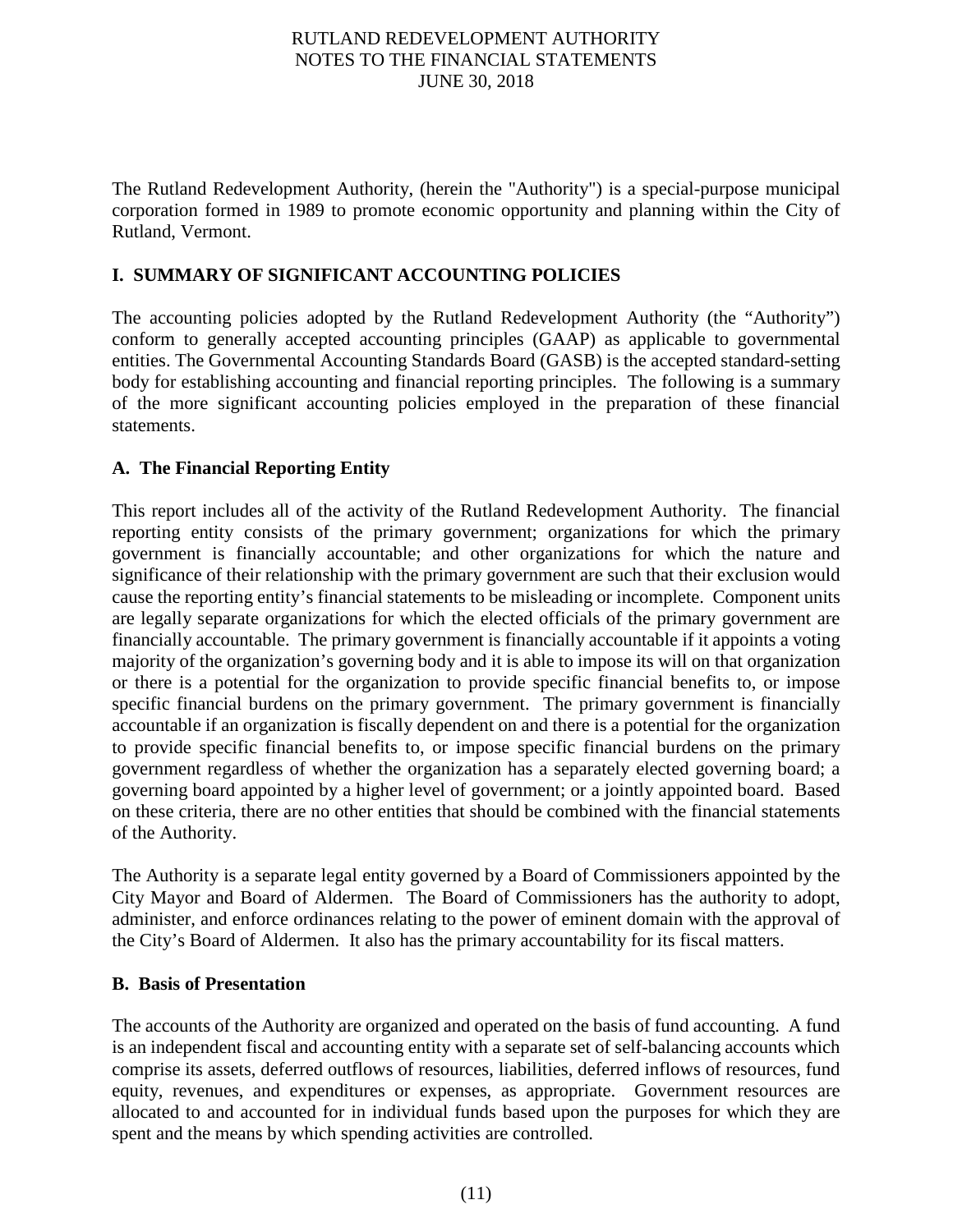The basic financial statements of the Authority include both government-wide statements and fund financial statements. The focus of the government-wide statements is on reporting the operating results and financial position of the Authority as a whole and present a long-term view of the Authority's finances. The focus of the fund financial statements is on reporting on the operating results and financial position of the most significant funds of the Authority and present a shorterterm view of how operations were financed and what remains available for future spending.

The Authority's government-wide financial statements include a statement of net position and a statement of activities. These statements present summaries of governmental activities of the Authority. Governmental activities generally are financed through taxes, intergovernmental revenues and other nonexchange transactions.

The statement of activities presents a comparison between direct expenses and program revenues for each function of the Authority's governmental activities. Direct expenses are those that are specifically associated with a program or function and, therefore, are clearly identifiable to a particular program or function. Program revenues include (a) charges paid by the recipients of goods or services offered by the programs and (b) grants and contributions that are restricted to meeting the operational or capital requirements of a particular program. Revenues that are not classified as program revenues, including all taxes, are presented as general revenues.

The fund financial statements provide information about the Authority's funds. The emphasis of fund financial statements is on major governmental funds, each displayed in a separate column.

The Authority reports on the following major governmental funds:

- General Fund This is the Authority's main operating fund. It accounts for all financial resources of the Authority except those accounted for in another fund.
- Business Incentive and Assistance Program Fund This fund accounts for the Authority's revolving loans to businesses seeking to start or grow in the City of Rutland, Vermont.

## **C. Measurement Focus**

The accounting and financial reporting treatment applied to a fund is determined by its measurement focus. Government-wide financial statements are reported using the economic resources measurement focus. This means that all assets, deferred outflows of resources, liabilities and deferred inflows of resources associated with the operation of these funds (whether current or noncurrent) are included on the balance sheet (or statement of net position). Equity (i.e., total net position) is segregated into net investment in capital assets; restricted net position; and unrestricted net position. Operating statements present increases (i.e., revenues) and decreases (i.e., expenses) in total net position.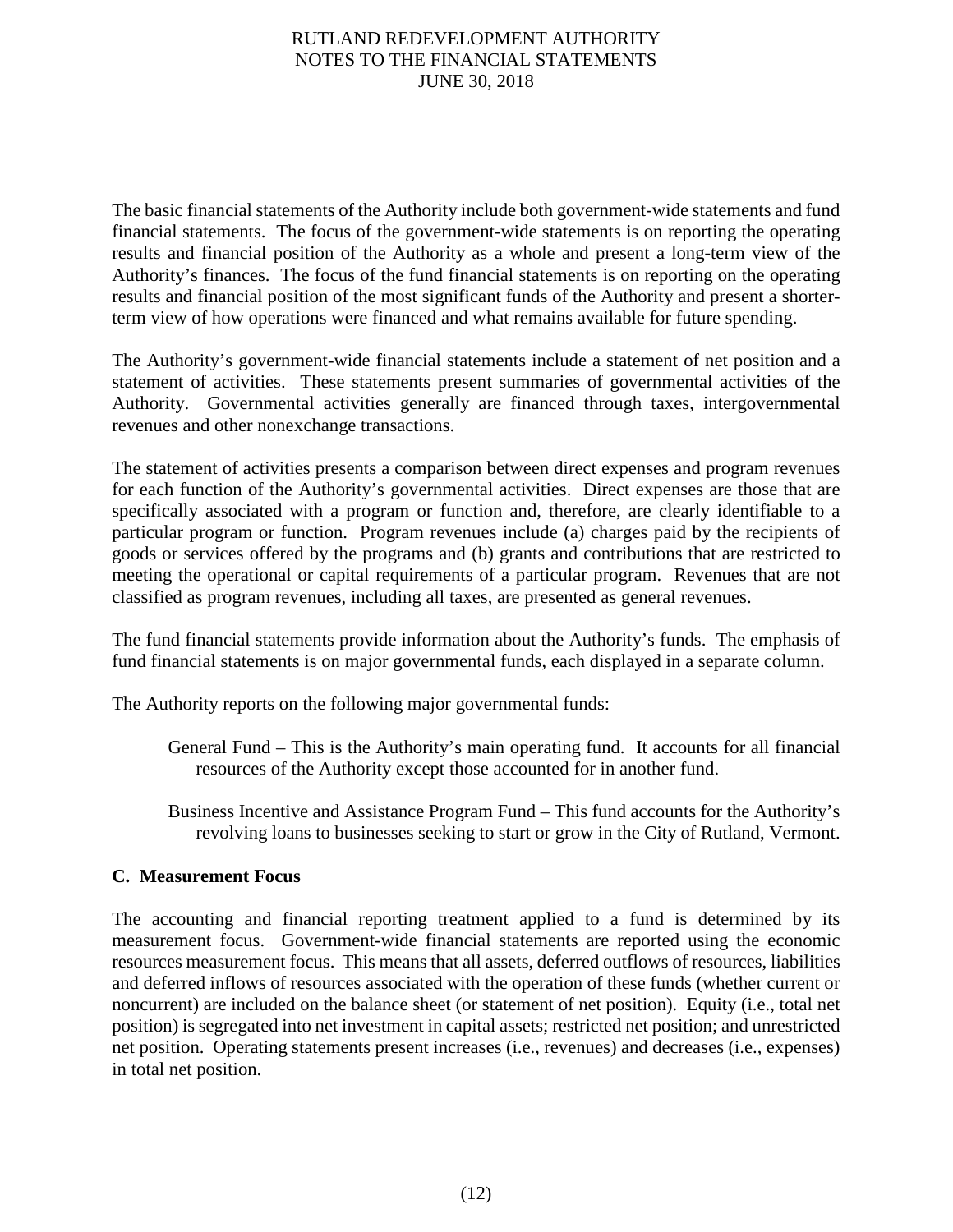Governmental fund financial statements are reported using the current financial resources measurement focus. This means that only current assets, deferred outflows of resources, current liabilities and deferred inflows of resources are generally reported on their balance sheets. Their reported fund balances (net current position) are considered a measure of available spendable resources, and are segregated into nonspendable; restricted; committed; assigned and unassigned amounts. Operating statements of these funds present increases (i.e., revenues and other financing sources) and decreases (i.e., expenditures and other financing uses) in net current position. Accordingly, they are said to present a summary of sources and uses of available spendable resources during a period.

#### **D. Basis of Accounting**

Basis of accounting refers to when revenues and expenditures or expenses are recognized in the accounts and reported in the financial statements. Basis of accounting relates to the timing of the measurements made, regardless of the measurement focus applied.

The government-wide financial statements are reported using the accrual basis of accounting. Revenues are recorded when earned and expenses are recorded at the time the liabilities are incurred, regardless of when the related cash flow takes place. Nonexchange transactions, in which the Authority gives (or receives) value without directly receiving (or giving) equal value in exchange, include property taxes, grants, entitlements, and donations. On the accrual basis, revenue from property taxes is recognized in the fiscal year for which the taxes are levied. Revenue from grants, entitlements, and donations is recognized in the fiscal year in which all eligibility requirements have been satisfied.

Governmental funds are reported using the modified accrual basis of accounting. Under this method, revenues are recognized when measurable and available. "Measurable" means the amount of the transaction can be determined, and "available" means the amount is collectible within the current period or soon enough thereafter to be used to pay liabilities of the current period. The Authority considers all revenues reported in governmental funds to be available if the revenues are collected within sixty (60) days after year-end. Expenditures are recorded when the related fund liability is incurred, except for principal and interest on general long-term debt, certain compensated absences and other long-term liabilities which are recognized when the obligations are expected to be liquidated or are funded with expendable available financial resources.

Under the terms of grant agreements, the Authority funds certain programs by a combination of specific cost-reimbursement grants and general revenues. Thus, when program expenses are incurred, there are both restricted and unrestricted net position available to finance the program. It is the Authority's policy to first apply cost-reimbursement grant resources to such programs, followed by general revenues. Expenditure driven grants are recognized as revenue when the qualifying expenditures have been incurred and other grant requirements have been met.

Recognition of revenues on funds received in connection with loan programs are recognized when loans are awarded and expenses incurred in excess of current grants and program income. An offsetting deferred inflows of resources is recognized for all loans receivable. Loan repayment revenue is recognized as the loans are repaid.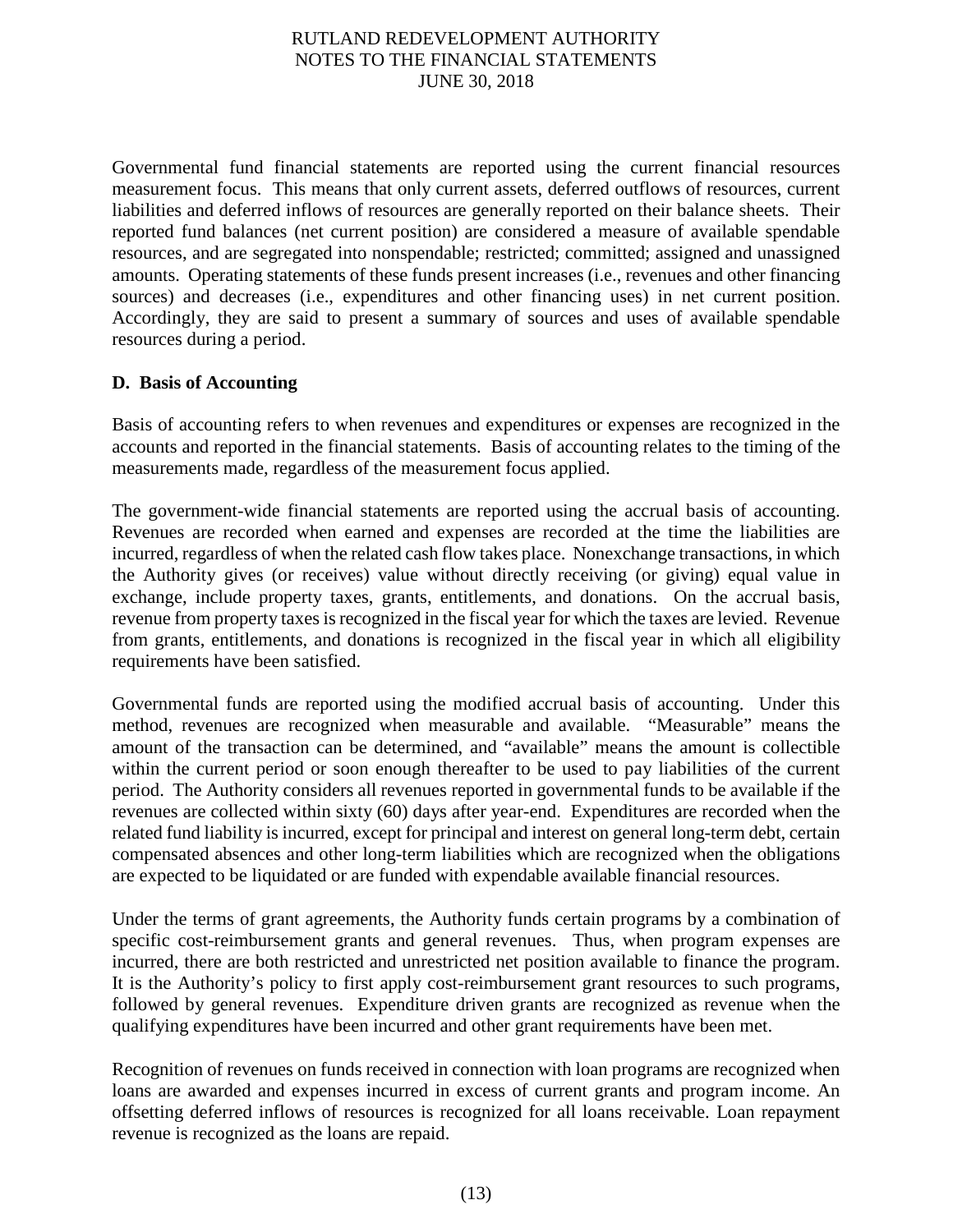## **E. Use of Estimates**

The presentation of financial statements in conformity with generally accepted accounting principles requires management to make estimates and assumptions that affect the reported amounts of assets, deferred outflows and inflows of resources and liabilities and disclosure of contingent assets and liabilities at the date of the financial statements and the reported amounts of revenues and expenses during the reporting period. Actual results could differ from those estimates.

#### **F. Assets, Liabilities and Equity**

#### **1. Cash**

Cash balances of the Authority's funds are deposited with and invested by the City Treasurer. The Authority considers all short-term investments of ninety (90) days or less to be cash equivalents.

Excess cash of individual funds are shown as due from other funds and excess withdrawals are shown as due to other funds.

#### **2. Receivables**

Receivables are shown net of an allowance for uncollectible accounts for the estimated losses that will be incurred in the collection of the receivables. The estimated losses are based on the judgment of management and a review of the current status of existing receivables.

#### **3. Due from/to Other Funds**

Activity between funds that are representative of lending/borrowing arrangements that are outstanding at the end of the fiscal year are referred to as "advances from/to other funds". All other outstanding balances between funds are reported as "due from/to other funds."

#### **4. Fund Equity**

Fund equity is classified based upon any restrictions that have been placed on those balances or any tentative plans management may have made for those balances. Restrictions of net position in the government-wide financial statement represent amounts that cannot be appropriated or are legally restricted for a specific purpose by a grant, contract or other binding agreement. Fund balances of governmental fund financial statements are classified as nonspendable (not in spendable form or legally required to remain intact); restricted (constraints on the use of resources are either externally imposed by creditors, grantors, or donors, or imposed by law through enabling legislation); committed (constraints on the use of resources are imposed by formal action of the voters); assigned (reflecting the Board of Commissioner's intended use of the resources); and unassigned.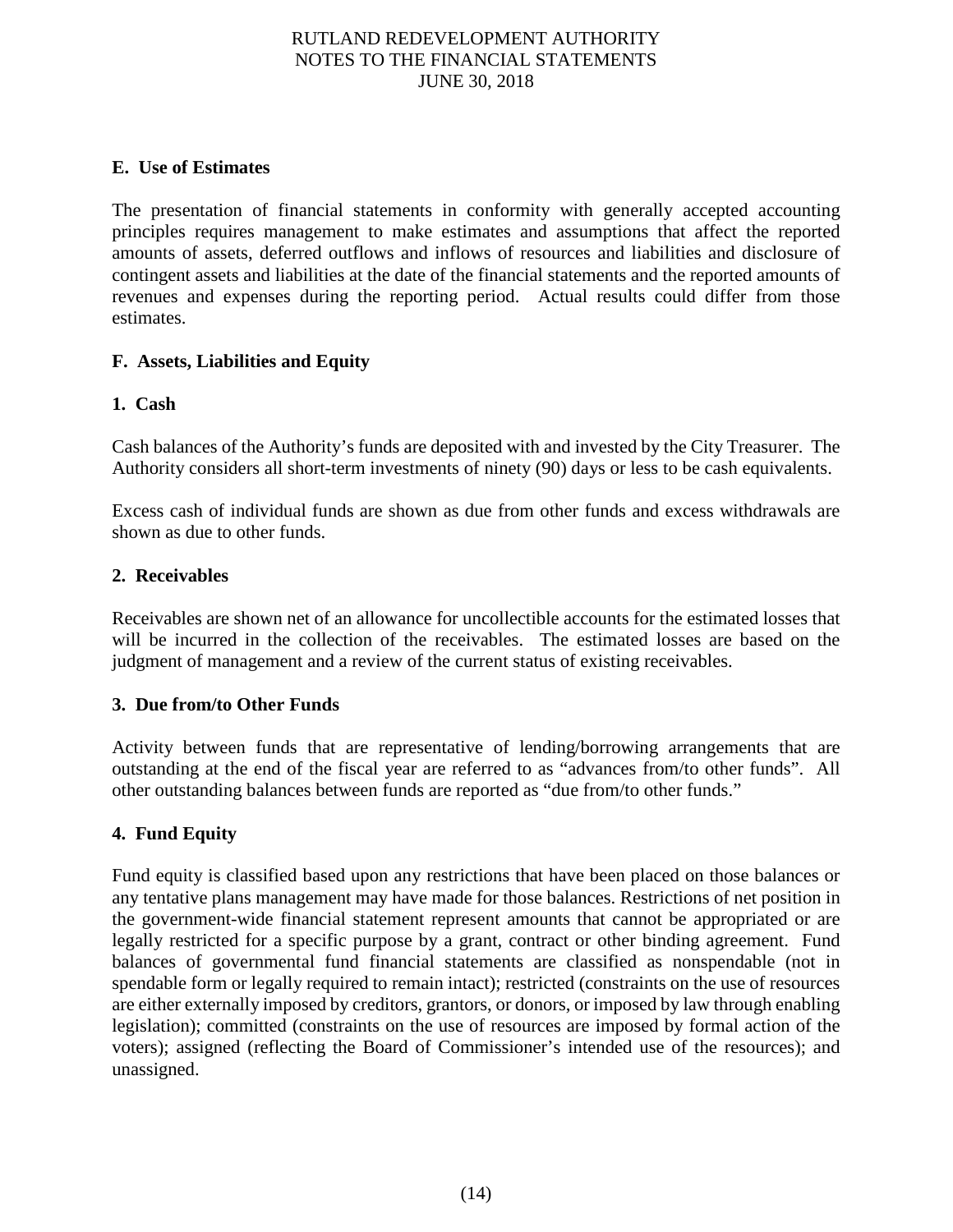## **II. STEWARDSHIP, COMPLIANCE AND ACCOUNTABILITY**

#### **A. Budgetary Information**

The Authority develops an annual budget, approved by the Board of Commissioners, which is used to set the special benefit assessment tax rate. The tax is levied on applicable properties within the special assessment district. The assessment can be no more than twenty percent (20%) of the City property tax levied.

#### **B. Budgeted Surplus**

The Authority budgeted a current year's surplus of revenues over expenditures in the General Fund in the amount of \$244. This is reflected as a budgeted surplus of revenues over expenditures on Schedule 1.

#### **C. Excess of Expenditures over Appropriations**

For the year ended June 30, 2018, expenditures in the General Fund exceeded appropriations by \$76,393. These over-expenditures were funded by available fund balance.

#### **III. DETAILED NOTES ON ALL FUNDS**

#### **A. Cash**

The Authority's cash as of June 30, 2018 consisted of the following:

Cash:

Deposits with Financial Institutions  $$174,826$ 

#### **Custodial Credit Risk**

Custodial credit risk for deposits is the risk that, in the event of the failure of a depository financial institution, a government will not be able to recover its deposits or will not be able to recover collateral securities that are in the possession of an outside party. The custodial credit risk for investments is the risk that, in the event of failure of the counter-party (e.g. broker-dealer) to a transaction, a government will not be able to recover the value of its investments or collateral securities that are in possession of another party. The Authority does not have any policy to limit the exposure to custodial credit risk. The following table shows the custodial credit risk of the Authority's cash.

|                 | <b>Book</b><br><b>Balance</b> | Bank<br><b>Balance</b> |
|-----------------|-------------------------------|------------------------|
| Insured by FDIC | \$174,826                     | \$215,680              |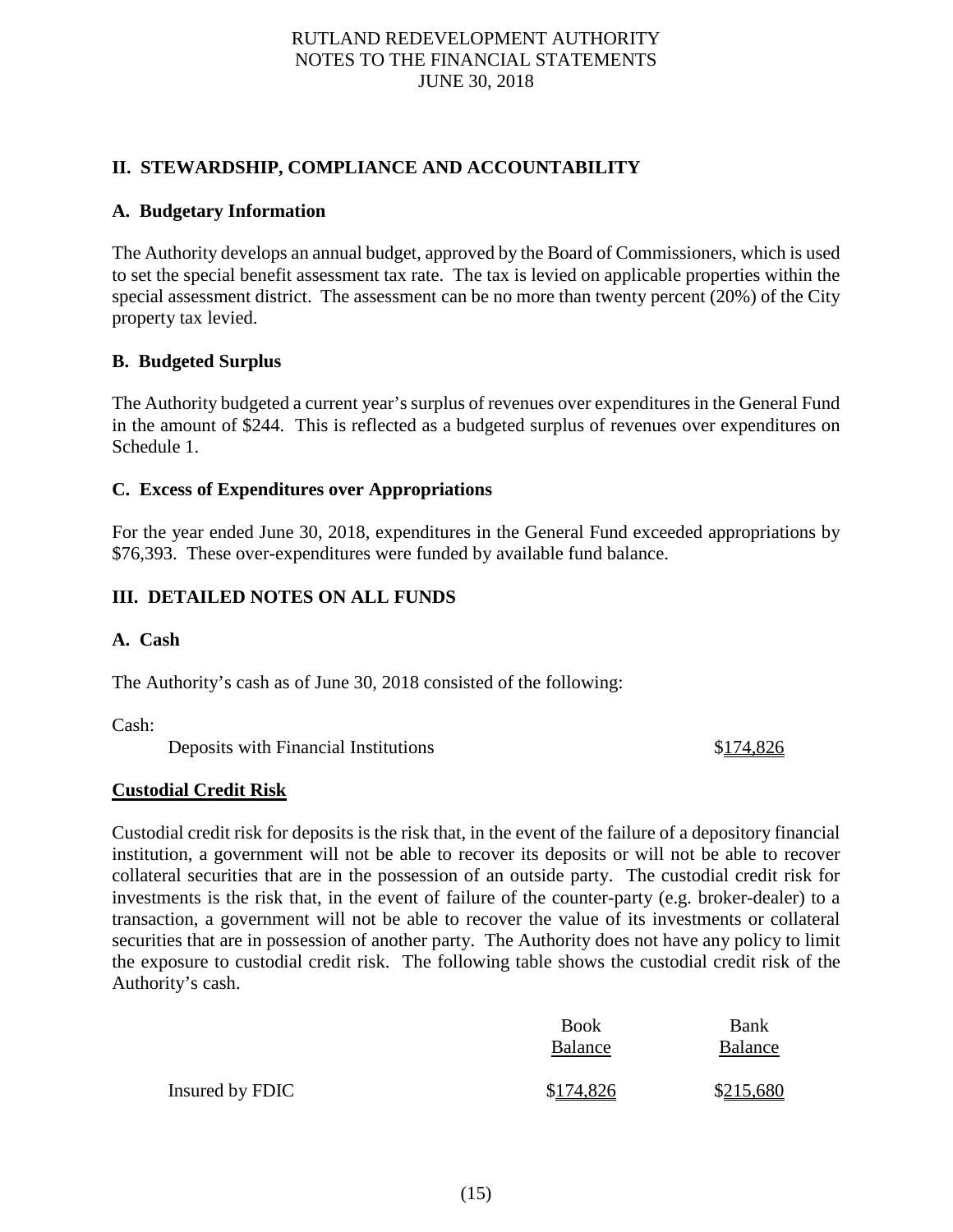## **Interest Rate Risk**

Interest rate risk is the risk that changes in market interest rates will adversely affect the fair value of an investment. Generally, the longer the maturity of an investment, the greater the sensitivity of its fair value to changes in market interest rates. The Authority does not have any policy to limit its exposure to interest rate risk. The Authority has no investments subject to interest rate risk.

## **Credit Risk**

Generally, credit risk that is the risk an issuer of an investment will not fulfill its obligation to the holder of the investment. This is measured by the assignment of a rating by a nationally recognized statistical rating organization. These organizations look at a number of factors in order to evaluate the risk of an obligation and rate the risk. The rating allows the investor to make informed buying and selling decisions. The Authority does not have any policy to limit the exposure to credit risk. The Authority has no investments subject to credit risk.

## **Concentration of Credit Risk**

Concentration of credit risk is the risk that a large percentage of the Authority's investments are held within one security. The Authority does not have any limitations on the amount that can be invested in any one issuer. The Authority has no investments subject to concentration of credit risk.

#### **B. Receivables**

The Authority had \$3,149 of miscellaneous receivables as of June 30, 2018.

## **C. Loan Receivable**

The Authority had the following loan receivable as of June 30, 2018:

Loan Receivable, Business Incentive Loan, through the Heritage Family Federal Credit Union, Due in Seventy-Two (72) Payments of \$644 Including Interest at Five Percent (5%), Secured by Business Assets of the Company  $$10,000$ 

## **D. Fund Balances/Net Position**

GASB Statement No. 34, as amended by GASB Statement No. 54, requires fund balances reported on the governmental fund balance sheet to be classified using a hierarchy based primarily on the extent to which a government is bound to honor constraints on the specific purposes for which amounts in those funds can be spent.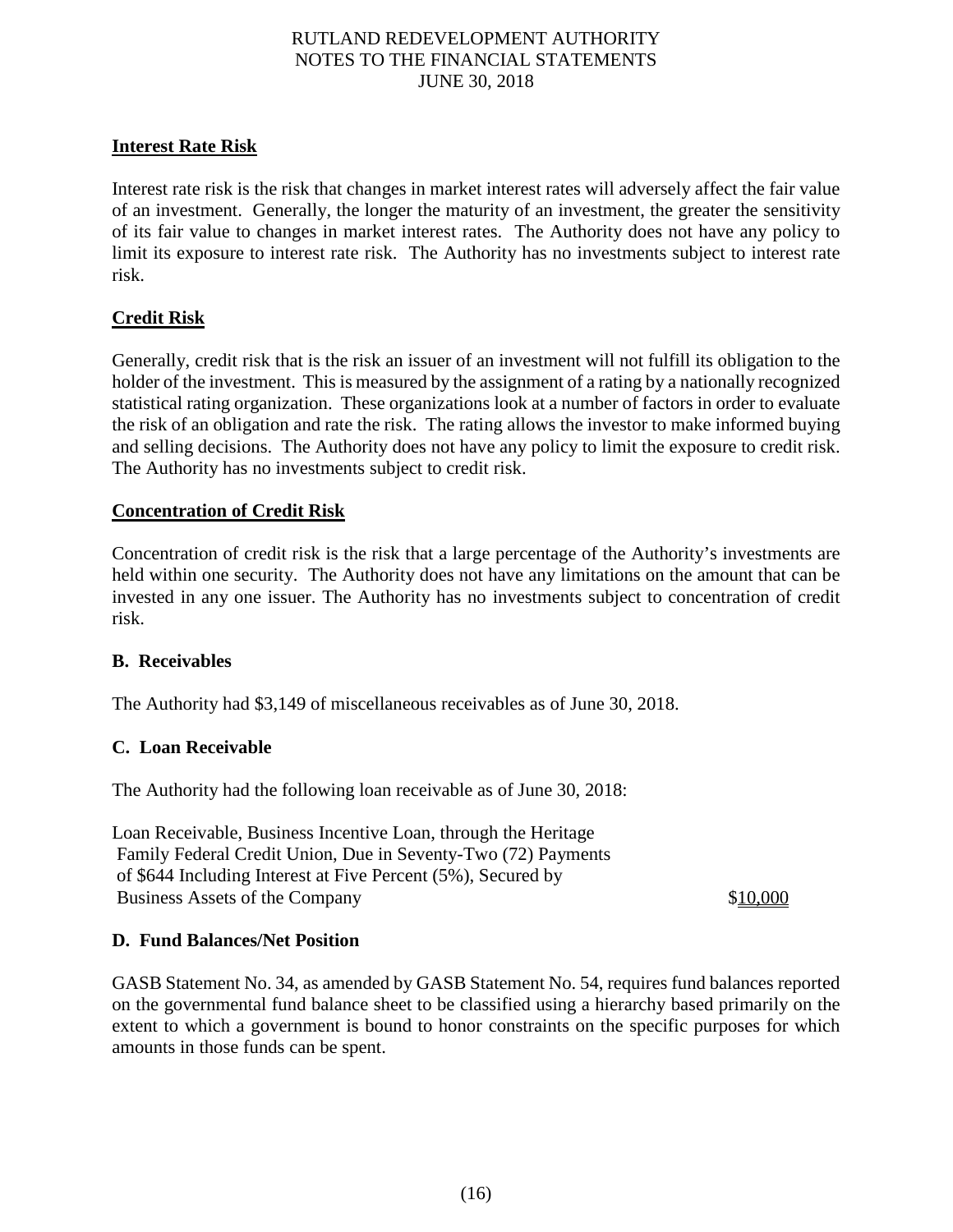Governmental fund balances are to be classified as: nonspendable (not in spendable form or legally required to remain intact); restricted (constraints on the use of resources are either externally imposed by creditors, grantors or donors, or imposed by law through enabling legislation); committed (constraints on the use of resources are imposed by formal action of the voters); assigned (reflecting the Board of Commissioner's intended use of the resources); and unassigned.

Special revenue funds are created only to report a revenue source (or sources) that is restricted or committed to a specified purpose, and that the revenue source should constitute a substantial portion of the resources reported in that fund. Special revenue funds cannot be used to accumulate funds that are not restricted or committed. These amounts will have to be reflected in the General Fund.

Amounts constrained to stabilization (rainy-day funds) will be reported as restricted or committed fund balance in the General Fund if they meet the other criteria for those classifications. However, stabilization is regarded as a specified purpose only if the circumstances or conditions that signal the need for stabilization (a) are identified in sufficient detail and (b) are not expected to occur routinely. The Authority does not have any stabilization arrangements.

Some governments create stabilization-like arrangements by establishing formal minimum fund balance policies. The Authority does not have any minimum fund balance polices.

When expenditures are incurred for purposes for which both restricted and unrestricted amounts are available, it is the Authority's policy to first consider restricted amounts to have been spent, followed by committed, assigned, and finally unassigned amounts.

The purpose for each major special revenue fund, including which specific revenues and other resources are authorized to be reported in each, are described in the following section.

The fund balances in the following fund are assigned as follows:

#### Major Funds

| General Fund:                            |          |
|------------------------------------------|----------|
| <b>Assigned for Capital Projects</b>     | \$12,930 |
| <b>Assigned for Business Development</b> | 23,481   |
| Assigned for Administration              | 48,704   |
| <b>Assigned for West Street Gateway</b>  | 10,000   |
| Assigned for Downtown Strategic Plan     | 2,500    |
| <b>Total Assigned Fund Balances</b>      | \$97,615 |

The unassigned deficit of \$9,146 in the Business Incentive and Assistance Program Fund will be funded with the collection of the loan receivable.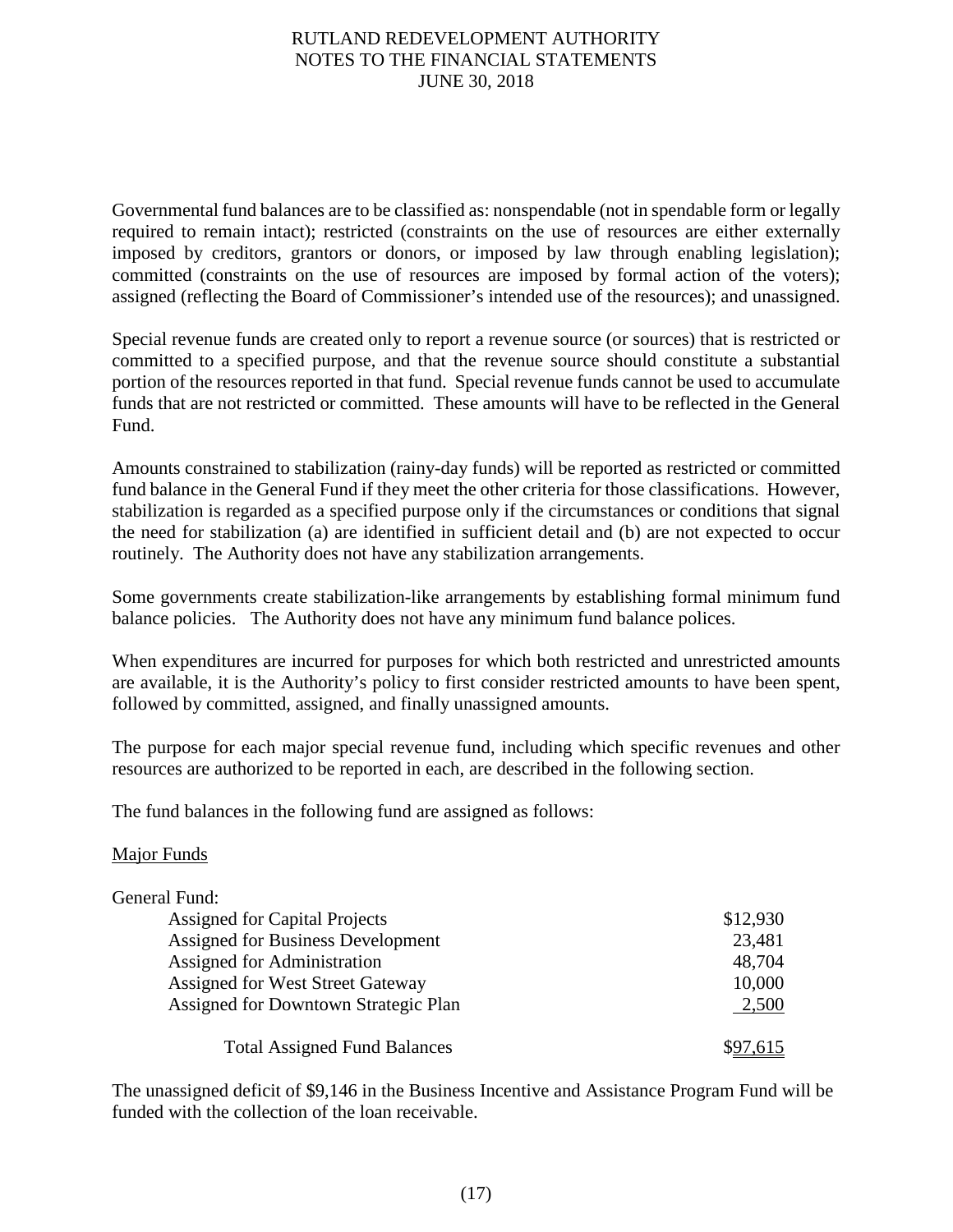## **IV. OTHER INFORMATION**

#### **A. BENEFIT PLAN**

The Authority established an employer-funded retirement plan where the Authority contributes \$2,000 per year, per employee, on a quarterly basis to the employees' Individual Retirement Account (IRA). Total retirement expense for the year ended June 30, 2018 was \$4,000.

#### **B. PROPERTY TAXES**

Property taxes are collected four (4) times per year. During the year ended June 30, 2018, taxes became due and payable on August 31, 2017, November 15, 2017, February 15, 2018 and May 15, 2018. The City of Rutland, Vermont bills and collects its own property taxes and also for the Rutland Redevelopment Authority. The City remits the billings for the Authority's tax assessment at the beginning of the fiscal year. Tax revenues are recognized in the fiscal year for which the taxes are levied. For the fiscal year ended June 30, 2018, the tax rate for the Authority was \$0.4951 per \$100 of assessed valuation.

#### **C. RISK MANAGEMENT**

The Authority is exposed to various risks of loss related to torts; theft of, damage to, and destruction of assets; errors and omissions; injuries to employees; and natural disasters. The Authority maintains commercial insurance coverage. Management believes such coverage is sufficient to preclude any significant uninsured losses to the Authority. Settled claims have not exceeded this coverage in any of the past three fiscal years.

#### **D. COMMITMENTS AND CONTINGENCIES**

The Authority has a contract with the Downtown Development Corporation to provide marketing and project management to the downtown Rutland area. The amount of this contract for the year ended June 30, 2018 was \$252,000 in monthly payments of \$21,000.

The Authority participates in a number of federally assisted and state grant programs that are subject to audits by the grantors or their representatives. Accordingly, compliance with applicable grant requirements will be established at some future date. The amount, if any, of expenditures which may be disallowed by the granting agencies cannot be determined at this time, although the Authority expects such amounts, if any, to be immaterial.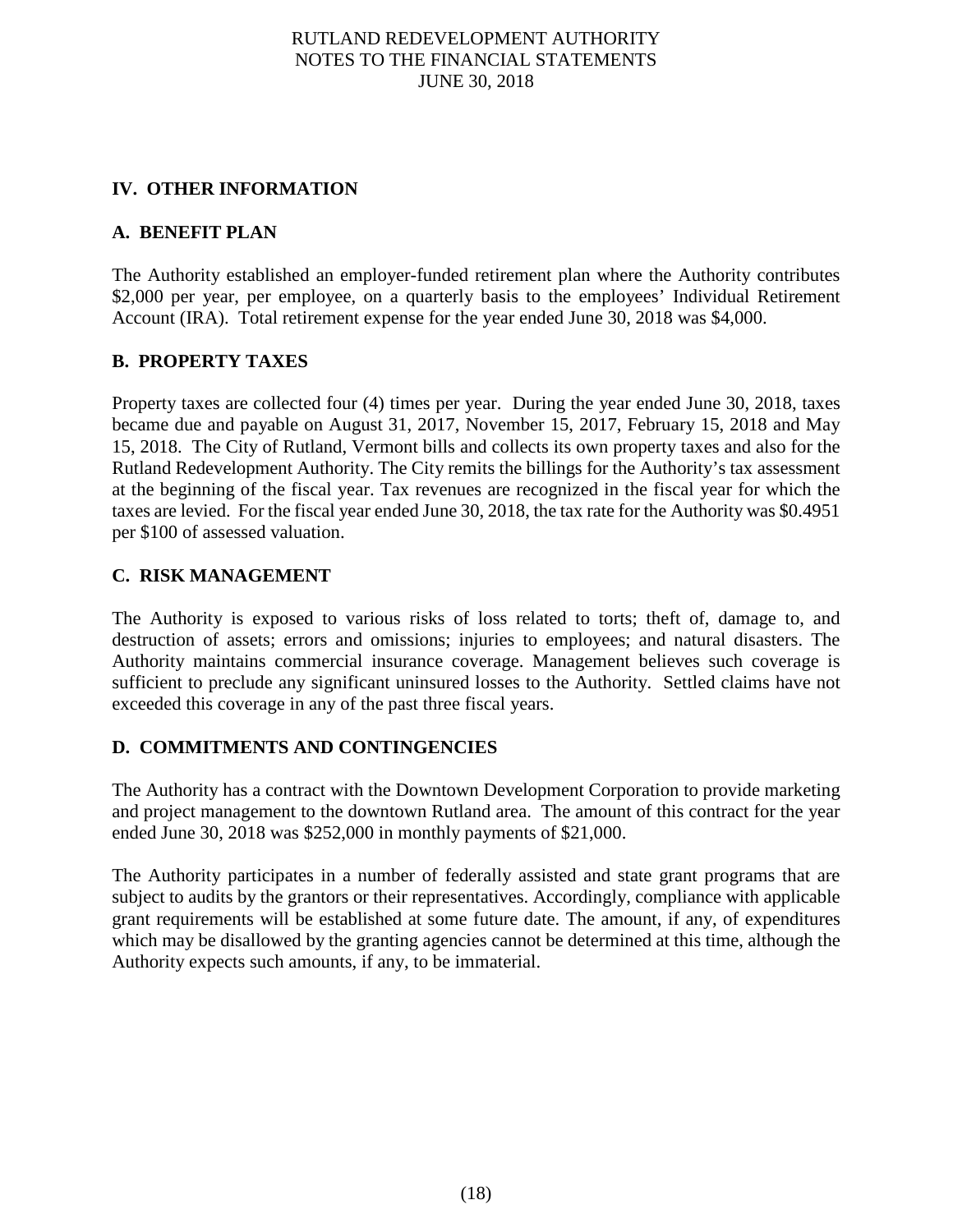#### RUTLAND REDEVELOPMENT AUTHORITY FOR THE YEAR ENDED JUNE 30, 2018 GENERAL FUND BUDGET AND ACTUAL STATEMENT OF REVENUES, EXPENDITURES AND CHANGES IN FUND BALANCE

|                                                   |    | <b>Budget</b><br>Actual |    |                  | Variance<br>Favorable/<br>(Unfavorable) |                |  |
|---------------------------------------------------|----|-------------------------|----|------------------|-----------------------------------------|----------------|--|
| Revenues:                                         |    |                         |    |                  |                                         |                |  |
| <b>Property Taxes</b>                             | \$ | 280,000                 | \$ | 280,286          | \$                                      | 286            |  |
| <b>Grant Administration Fees</b>                  |    | 7,000                   |    | 6,500            |                                         | (500)          |  |
| Services Contract with the City of Rutland        |    | 180,000                 |    | 180,000          |                                         | $\overline{0}$ |  |
| Interest                                          |    | 100                     |    | 65               |                                         | (35)           |  |
| <b>Total Revenues</b>                             |    |                         |    |                  |                                         |                |  |
|                                                   |    | 467,100                 |    | 466,851          |                                         | (249)          |  |
| Expenditures:                                     |    |                         |    |                  |                                         |                |  |
| Salaries                                          |    | 147,342                 |    | 149,213          |                                         | (1, 871)       |  |
| <b>Health Insurance</b>                           |    | 30,249                  |    | 29,019           |                                         | 1,230          |  |
| <b>FICA/MEDI</b>                                  |    | 12,000                  |    | 11,721           |                                         | 279            |  |
| <b>Retirement Contribution</b>                    |    | 4,000                   |    | 4,000            |                                         | $\Omega$       |  |
| <b>FUTA/SUI</b>                                   |    | 50                      |    | $\overline{0}$   |                                         | 50             |  |
| Worker's Compensation                             |    | 727                     |    | 726              |                                         | 1              |  |
| <b>Bank Service Fees</b>                          |    | 30                      |    | 30               |                                         | $\mathbf{0}$   |  |
| <b>Payroll Service Fees</b>                       |    | 1,200                   |    | 1,180            |                                         | 20             |  |
| Partnership Contract                              |    | 252,000                 |    | 252,000          |                                         | $\theta$       |  |
| Computer Repairs & Maintenance                    |    | 200                     |    | $\boldsymbol{0}$ |                                         | 200            |  |
| Liability Insurance                               |    | 600                     |    | 1,891            |                                         | (1,291)        |  |
| Telephone Service                                 |    | 3,000                   |    | 2,493            |                                         | 507            |  |
| Internet & Website Service                        |    | 500                     |    | 636              |                                         | (136)          |  |
| Postage                                           |    | 250                     |    | 163              |                                         | 87             |  |
| Training/Professional Development                 |    | 1,000                   |    | 990              |                                         | 10             |  |
| Advertising                                       |    | 1,000                   |    | $\boldsymbol{0}$ |                                         | 1,000          |  |
| Advertising - Grants                              |    | 400                     |    | $\overline{0}$   |                                         | 400            |  |
| Printing Services                                 |    | 300                     |    | $\overline{0}$   |                                         | 300            |  |
| Dues & Subscriptions                              |    | 700                     |    | 611              |                                         | 89             |  |
| Travel                                            |    | 1,500                   |    | 995              |                                         | 505            |  |
| Office Supplies                                   |    | 700                     |    | 312              |                                         | 388            |  |
| Computer & Hardware                               |    | 500                     |    | $\boldsymbol{0}$ |                                         | 500            |  |
| Furniture & Fixtures                              |    | 200                     |    | $\overline{0}$   |                                         | 200            |  |
| Miscellaneous Expenses                            |    | 1,000                   |    | 451              |                                         | 549            |  |
| Center Street Project Expenditures                |    | $\boldsymbol{0}$        |    | 50,000           |                                         | (50,000)       |  |
| <b>Strongs Avenue Fence</b>                       |    | $\mathbf{0}$            |    | 5,791            |                                         | (5,791)        |  |
| Downtown Gateway Project                          |    | $\mathbf{0}$            |    | 20,000           |                                         | (20,000)       |  |
| <b>Evelyn Street</b>                              |    | $\mathbf{0}$            |    | 3,619            |                                         | (3,619)        |  |
| <b>Professional Services</b>                      |    | 2,408                   |    | 2,408            |                                         | $\overline{0}$ |  |
| Audit                                             |    | 5,000                   |    | 5,000            |                                         | $\overline{0}$ |  |
| <b>Total Expenditures</b>                         |    | 466,856                 |    | 543,249          |                                         | (76, 393)      |  |
| Excess/(Deficiency) of Revenues Over Expenditures | \$ | 244                     |    | (76, 398)        | \$                                      | (76, 642)      |  |
| Fund Balance - July 1, 2017                       |    |                         |    | 187,188          |                                         |                |  |
| Fund Balance - June 30, 2018                      |    |                         | \$ | 110,790          |                                         |                |  |

See Disclaimer in Accompanying Independent Auditor's Report.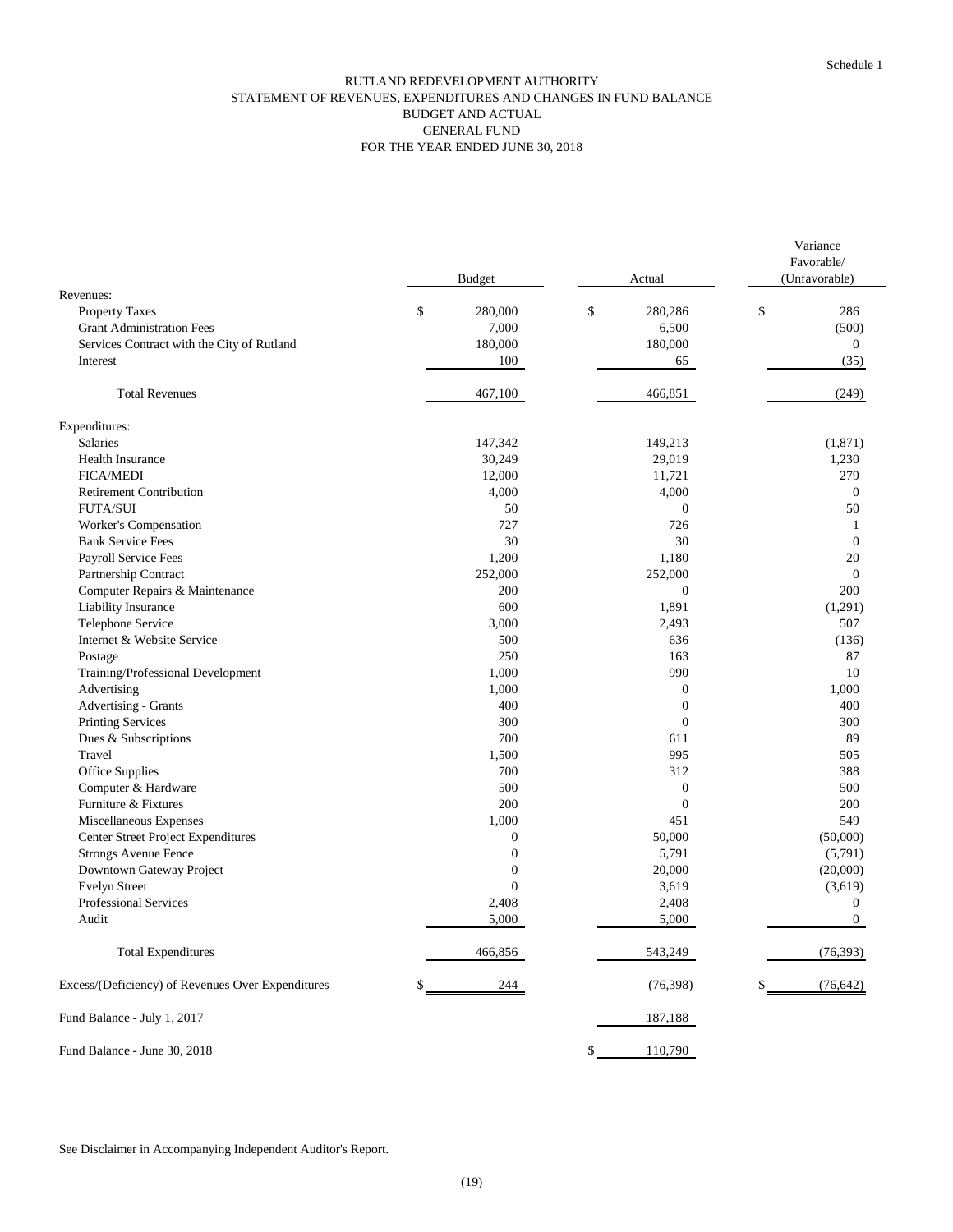# **Sullivan.Powers & Co., P.C.** CERTIFIED PUBLIC ACCOUNTANTS

**77 Barre Street** P.O. Box 947 Montpelier, VT 05601 802/223-2352 www.sullivanpowers.com

Fred Duplessis, CPA Richard J. Brigham, CPA Chad A. Hewitt, CPA Wendy C. Gilwee, CPA VT Lic. #92-000180

Independent Auditor's Report on Internal Control Over Financial Reporting and on Compliance and Other Matters Based on an Audit of Financial Statements Performed in Accordance with "Government Auditing Standards"

Board of Commissioners Rutland Redevelopment Authority 1 Strong Avenue Rutland, Vermont 05701

We have audited, in accordance with the auditing standards generally accepted in the United States of America and the standards applicable to financial audits contained in "Government Auditing Standards", issued by the Comptroller General of the United States, the financial statements of the governmental activities and each major fund of the Rutland Redevelopment Authority, a component unit of the City of Rutland, Vermont, as of and for the year ended June 30, 2018, and the related notes to the financial statements, which collectively comprise the Rutland Redevelopment Authority's basic financial statements, and have issued our report thereon dated March 28, 2019.

#### *Internal Control Over Financial Reporting*

In planning and performing our audit of the financial statements, we considered the Rutland Redevelopment Authority's internal control over financial reporting (internal control) to determine the audit procedures that are appropriate in the circumstances for the purpose of expressing our opinions on the financial statements, but not for the purpose of expressing an opinion on the effectiveness of the Rutland Redevelopment Authority's internal control. Accordingly, we do not express an opinion on the effectiveness of the Rutland Redevelopment Authority's internal control.

A deficiency in internal control exists when the design or operation of a control does not allow management or employees, in the normal course of performing their assigned functions, to prevent, or detect and correct, misstatements on a timely basis. A material weakness is a deficiency, or a combination of deficiencies, in internal control, such that there is a reasonable possibility that a material misstatement of the Rutland Redevelopment Authority's financial statements will not be prevented, or detected and corrected on a timely basis. A significant deficiency is a deficiency, or a combination of deficiencies, in internal control that is less severe than a material weakness, yet important enough to merit attention by those charged with governance.